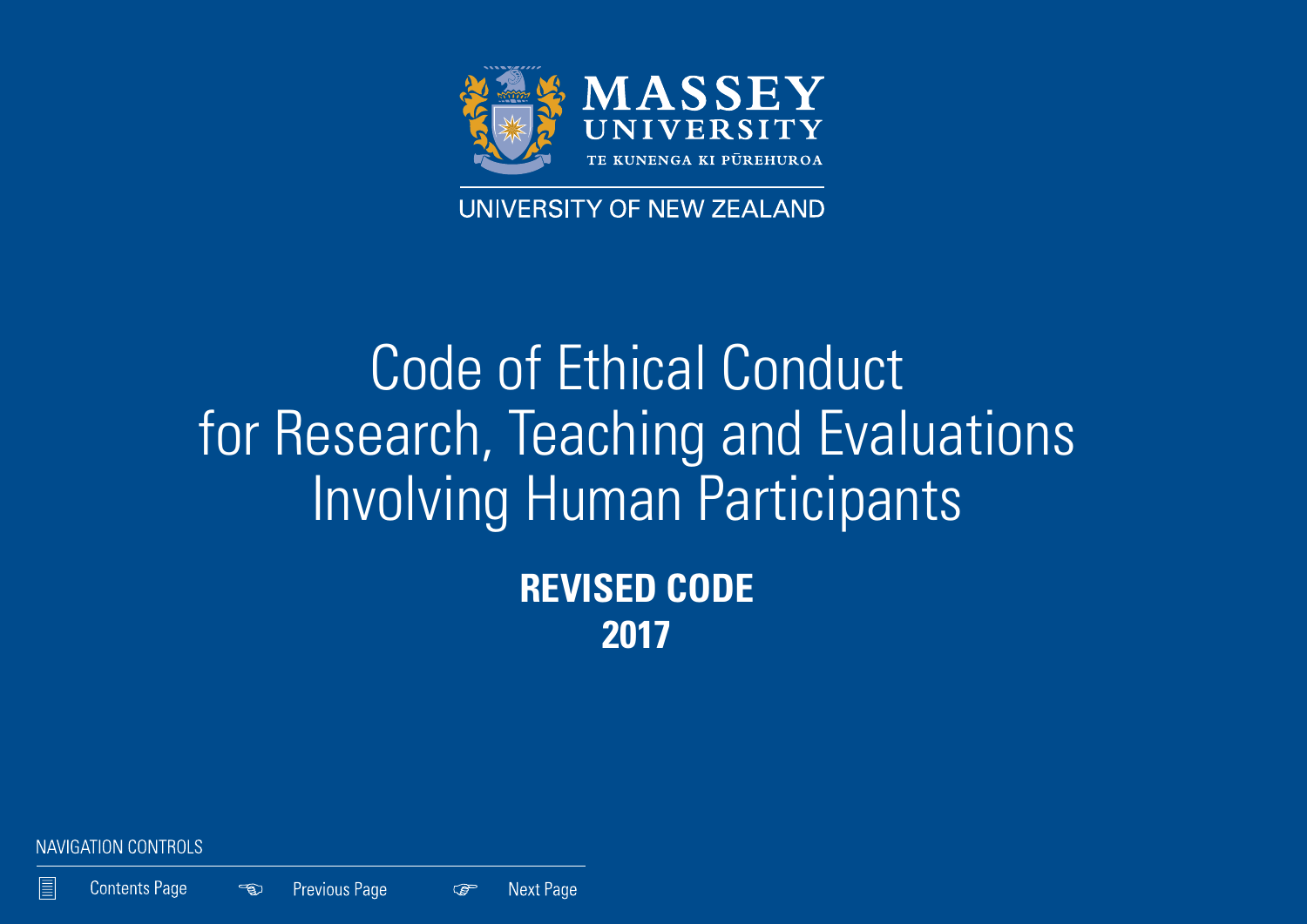

UNIVERSITY OF NEW ZEALAND

# Table of Contents

冒

-ඉා

 $\mathbb{Q}$ 

#### **INTRODUCTION SECTION 1 Principles**

Universal principles Treaty of Waitangi obligations and principles

#### **SECTION 2 Applying the Principles FURTHER INFORMATION**

Researcher values in the New Zealand context

Research on teaching and learning

Research involving children

Massey University staff and students as participants

Compensation of participants

Research adequacy Accessing, using and

sharing data

Respect for property rights

Re-use of samples/data

Treatment of human tissues, body fluids and remains

Formulation and publication of results

**Glossary** References Appendix A: Key questions Appendix B: Data **Resources**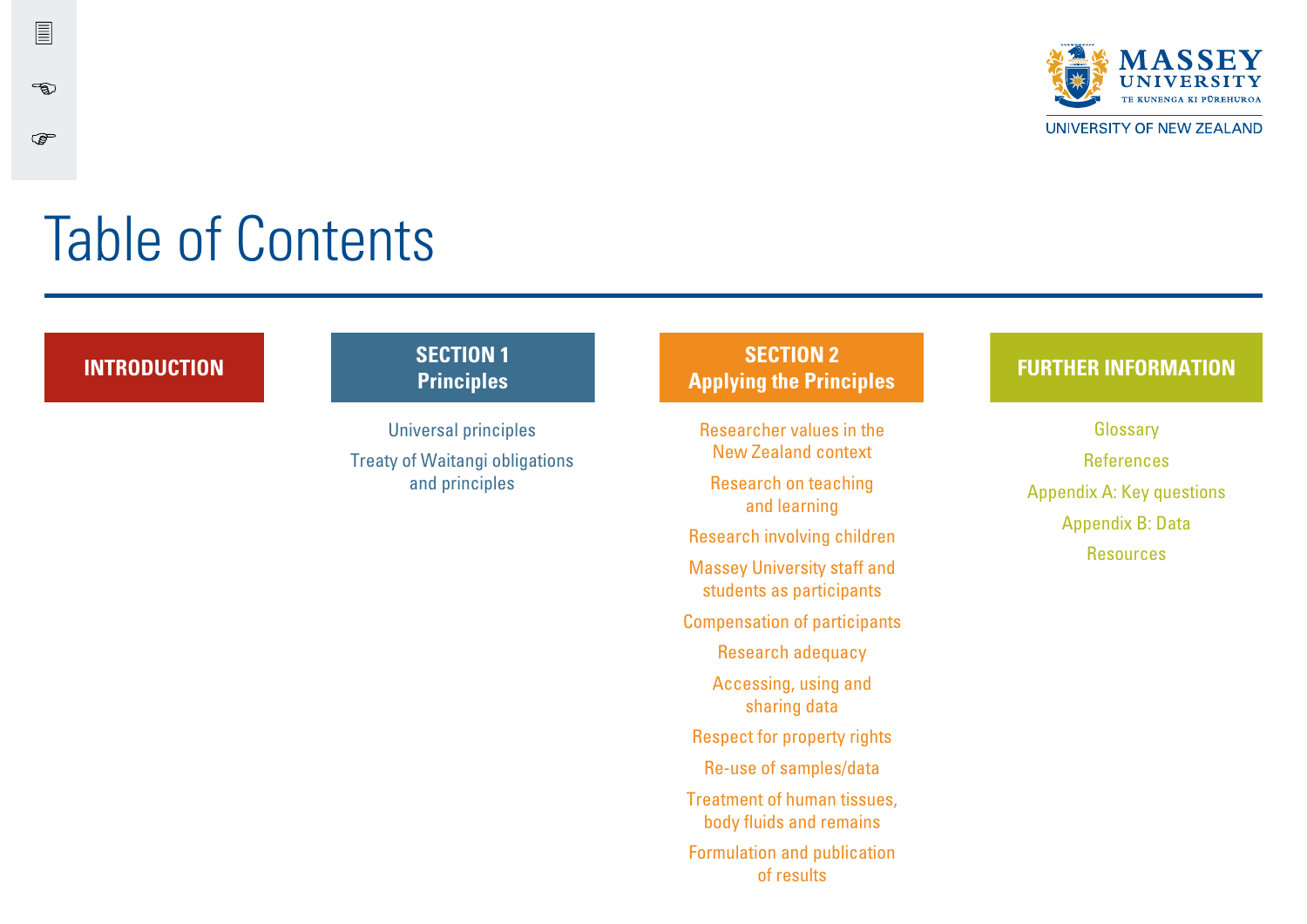# Human Ethics Code – Introduction

The Code of Ethical Conduct for Research, Teaching and Evaluations involving Human Participants has been developed to ensure that research, teaching and evaluation activities undertaken by staff and students of Massey University are consistent with Section 161 of the Education Act 1989. This Section guarantees the freedom of academic staff to engage in research and to teach and assess students in the manner which they consider best promotes learning. However, it also requires that institutions maintain the highest ethical standards and permit public scrutiny of the maintenance of those standards.

The following activities must comply with the Code of Ethical Conduct for Research, Teaching and Evaluations involving human participants<sup>1</sup>:

- a) All research involving either the participation of humans or where the research impacts on individuals, groups or communities. This includes consultancies, contract research, staff research and supervised student research.
- b) Any teaching which involves the participation of students for the demonstration of procedures or phenomena that have a potential for harm2 .
- c) Any evaluation of University services, organisational practices or teaching programmes where information of a personal nature may be collected, where participants may be identified, or where the performance of staff may be commented on. This does not include routine organisational quality improvement activities, (e.g. academic programme evaluations or service delivery projects or institutional research assessment exercises, such as that required for the Performance Based Research Fund), but does include activities which have a research component and may be disseminated.

- an experimental participant
- as an example of some human characteristic or condition
- as a recipient of any physical, psychological, behavioural or social intervention or manipulation,

冒

 $\rightarrow$ 

൲

The Code is endorsed by the Massey University Council and administered by the Director, Research Ethics through the Massey University Human Ethics Committees at Albany (HEC: Northern) and Palmerston North (HEC: Southern A and B). These Committees receive accreditation from the Health Research Council, which is a benchmark of international best practice. Such accreditation is necessary for any research receiving Health Research Council funding.

The intention of the Code is to provide protection for all participants in research, and certain teaching and evaluation programmes, as well as to protect researchers and institutions.

The Code is an expression of the basic human rights of respect for persons. autonomy, privacy and justice and incorporates the principles implicit in the Treaty of Waitangi and the Te Ara Tika Mäori ethical framework.

# **A 'HIGH TRUST' RESEARCH ETHICS SYSTEM**

#### The Characteristics of the Code

The code is characterised by a 'deep consideration – high trust' approach. What this means is that the University expects that researchers will take responsibility to thoughtfully apply the principles to their research (interpreting principles using 'deep consideration' rather than having a set of rules to follow). The 'high trust' factor implies that the institution has the expectation that researchers will as a community (by and large) act on the responsibility to interpret and apply the higher level principles in this Code to their projects. The posing of questions to researchers is an indication of a sharing of responsibility for deep ethical consideration by both the researcher and ethics committee.

Trust might be defined as having four key elements<sup>3</sup>, which in the Massey University research, teaching and evaluation context are:

<sup>1</sup> Unless specified otherwise 'Code' refers to the Code of Ethical Conduct for Research, Teaching and Evaluations involving Human Participants. A 'human participant' is any person participating in a research, teaching or evaluation situation as:

or

<sup>•</sup> as a provider of information

<sup>2</sup> Excluding 'regular' teaching which is covered by the principles of professional conduct as referred to in Massey University's Policies on Staff Conduct and Teaching and Learning, and the Collective Employment Agreement.

<sup>3</sup> Hardin, 1993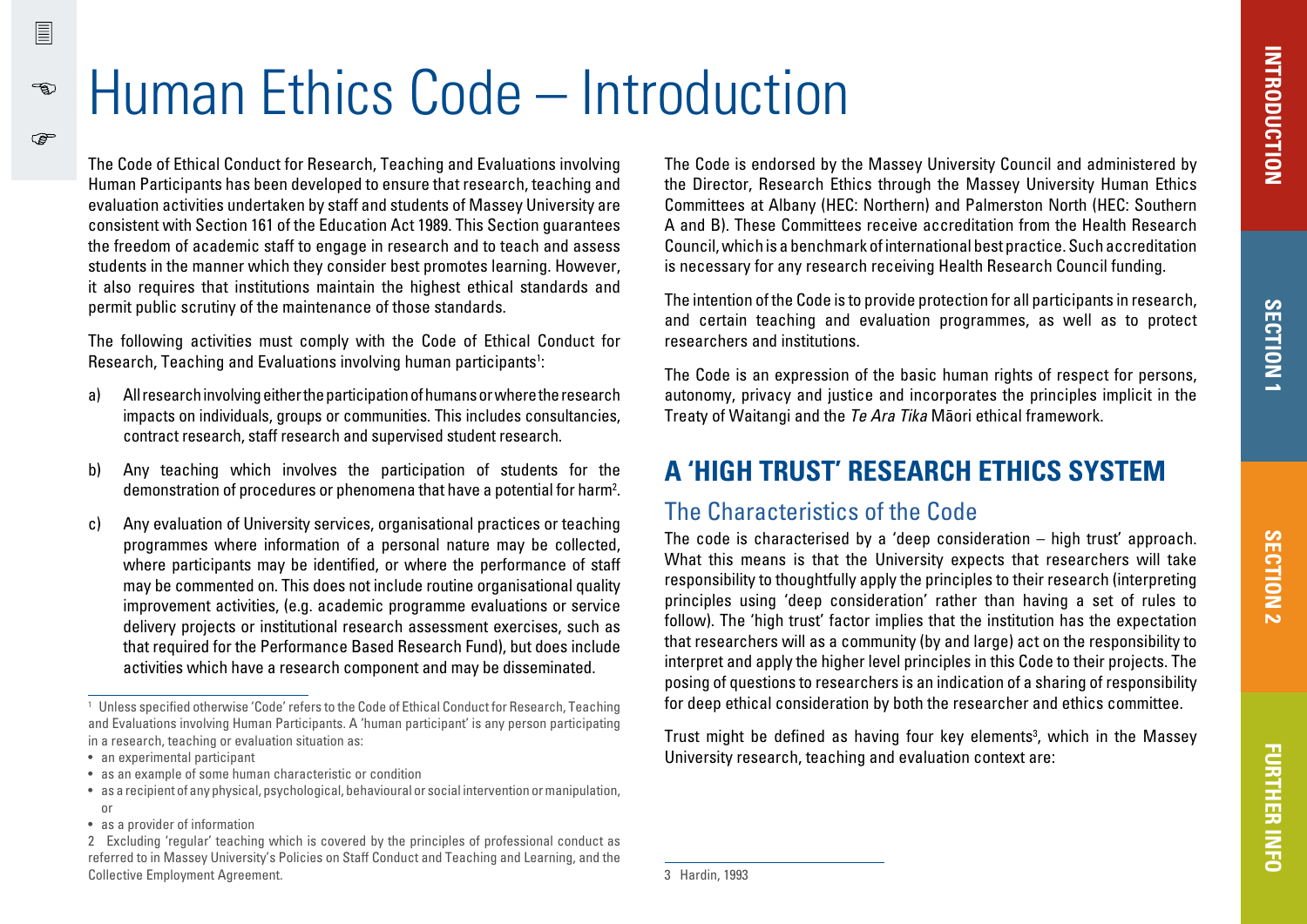1. That the Code promotes a climate of trust and responsibility within the University research community by allowing researchers to interpret and apply the principles thoughtfully to their project, rather than following rules.

 $\sqrt{2}$ 

-න

 $\mathbb{F}$ 

- 2. That the University trusts all researchers to follow the procedures indicated in their application. Researchers are asked in their application for their expertise and experience; committees will therefore have some basis upon which to trust the particular researcher in a specific context.
- 3. That the University expects that participants should also be able to trust researchers. Committee reviews will also attempt to ensure that researchers will build respect and rapport, and act with reciprocity toward participants; these elements are constituents of 'trust'.
- 4. That the Ethics Committees aim to earn the trust of researchers by interacting respectfully with researchers.

This trust is verified by procedures which check how researchers apply the code through low risk auditing and committee review. The justification for this checking is two-fold: firstly, to satisfy accreditation bodies and secondly, to build evidence for ongoing 'trust' (trust ought not, in this context, be 'blind faith').

Our system uses both 'ascribed' and 'achieved' trustworthiness. Ascribed trustworthiness is the default trust granted to all members of the University community. This is the basis for not requiring reports on research to the Ethics Office unless there are exceptional circumstances. Achieved trustworthiness is trust given on the basis of demonstrated expertise or capacity to do what the Ethics Office, through its Committees, expects. In requiring that student research is submitted by supervisors, their researcher merit of being 'ethically aware and responsible' is called on. There is, therefore, an element of achieved trustworthiness applied by Human Ethics Committees to researchers who have demonstrated ethical research in the past.

### How to use this Code

The Code poses a series of questions designed to identify the key ethical components/issues that researchers need to address to ensure the soundness of their research planning.

These questions are compiled as a summary in Appendix A.

Not all specific questions may be relevant, but a proportion of them would likely need to be considered and addressed.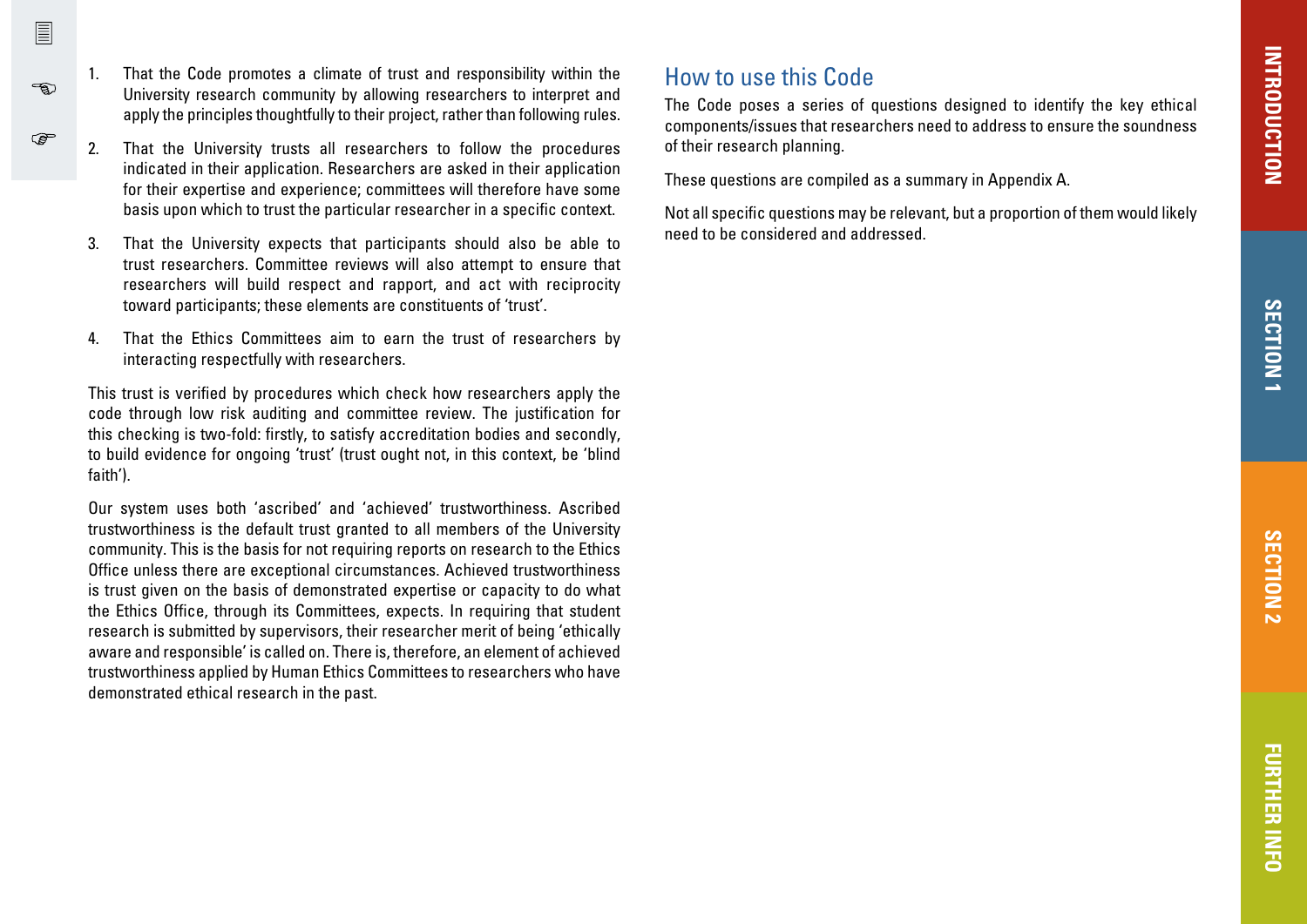# Section 1 Principles

冒

 $\rightarrow$ 

 $\mathbb{Q}$ 

**[UNIVERSAL PRINCIPLES](#page-5-0) TREATY OF WAITANGI OBLIGATIONS & PRINCIPLES**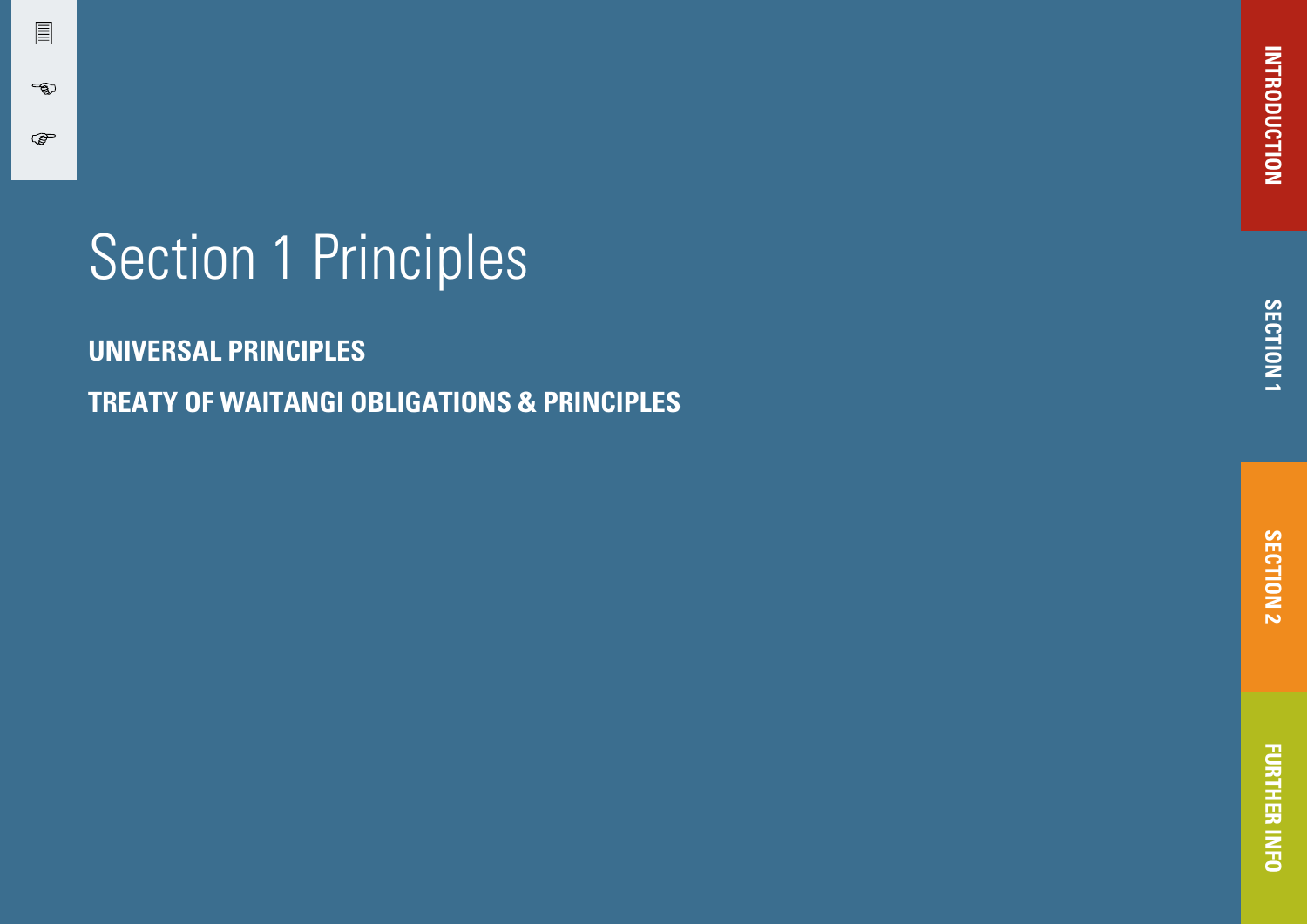# **UNIVERSAL ETHICAL PRINCIPLES**

The principles of this Code draw attention to considerations that are typically of ethical significance. These principles are designed to be guides, not rules. Whether and to what extent the considerations matter ethically, and what to do in situations where considerations conflict, are matters of judgement that researchers and Ethics Committee members are charged with making. The principles should inform those judgements, but cannot replace them.

The order of principles in this document does not indicate priority as their relative importance will depend on a specific context.

#### Autonomy

To what extent will doing/allowing this research enable others to freely decide to participate in light of their own beliefs and values?

Autonomy is about making decisions on the basis of one's own values and beliefs. There are four main components to autonomous decision-making:

- a) Agency (the capacity to make decisions in light of one's values and beliefs);
- b) Information (on which to base the decision);
- c) Comprehension (so that the decision is based on full understanding); and
- d) Absence of pressure, coercion or manipulation (so that the decision can be said to belong to the agent).

Providing conditions a) through d) are appropriately met, research typically promotes autonomy by providing others with the opportunity to participate. The corollary of this is that preventing research from proceeding can often be disrespectful to the autonomy of others by depriving them of the opportunity to make their own decision about whether or not to participate.

Note that it is important not to confuse vulnerability with lack of autonomy. Those who lack autonomy are vulnerable, but those who are vulnerable do not necessarily lack autonomy. When it comes to vulnerable individuals and groups, special care may need to be taken to ensure that component 'd' is adequately satisfied; and it is important not to deprive the vulnerable from the opportunity of exercising their autonomy and having their voice heard.

This principle incorporates elements of the following principles from the previous code: respect for persons, informed and voluntary consent, respect for privacy and confidentiality, the avoidance of unnecessary deception and the avoidance of conflict of interest.

#### Avoidance of Harm (non-maleficence)

To what extent will doing/allowing this research risk or cause harm?

Harm should be understood broadly to cover physical and psychological harm as well as damage to one's reputation, dignity and relationships with others. Note that harms of this broad kind can accrue to individual participants, communities and institutions, as well as researchers.

Typically harm operates as a negative ethical consideration. However, this may not always be the case and, as with all the considerations mentioned in this code, judgement needs to be exercised. For instance, the fact that a particular harm or risk of harm would have occurred anyway may sometimes operate to make the harm in question ethically insignificant, or less significant than it otherwise would have been. There may also be cases where it will be unethical for a researcher to be the agent of a harm that would otherwise have occurred. Cases are different and it is for the researcher and relevant Ethics Committee to judge, on an individual basis, whether the fact a harm would have occurred anyway operates, in a particular case, to make it ethically permissible to cause it, or not.

Sometimes it may be ethically relevant whether a harm was actively caused, or merely allowed. Sometimes it may be ethically relevant whether a harm was intended or merely foreseen. But again, the ethical relevance of this distinction can vary from case to case and so judgement is needed. The point here is that the purpose of the research can affect the ethicality of any harm or risk of harm that it may cause.

Normally, the greater the autonomy of prospective participants, the less ethically justified paternalism becomes; conversely, the less autonomy prospective participants will be capable of exercising, the greater the degree of paternalism that may be justified.

<span id="page-5-0"></span>冒

ക്ക

൲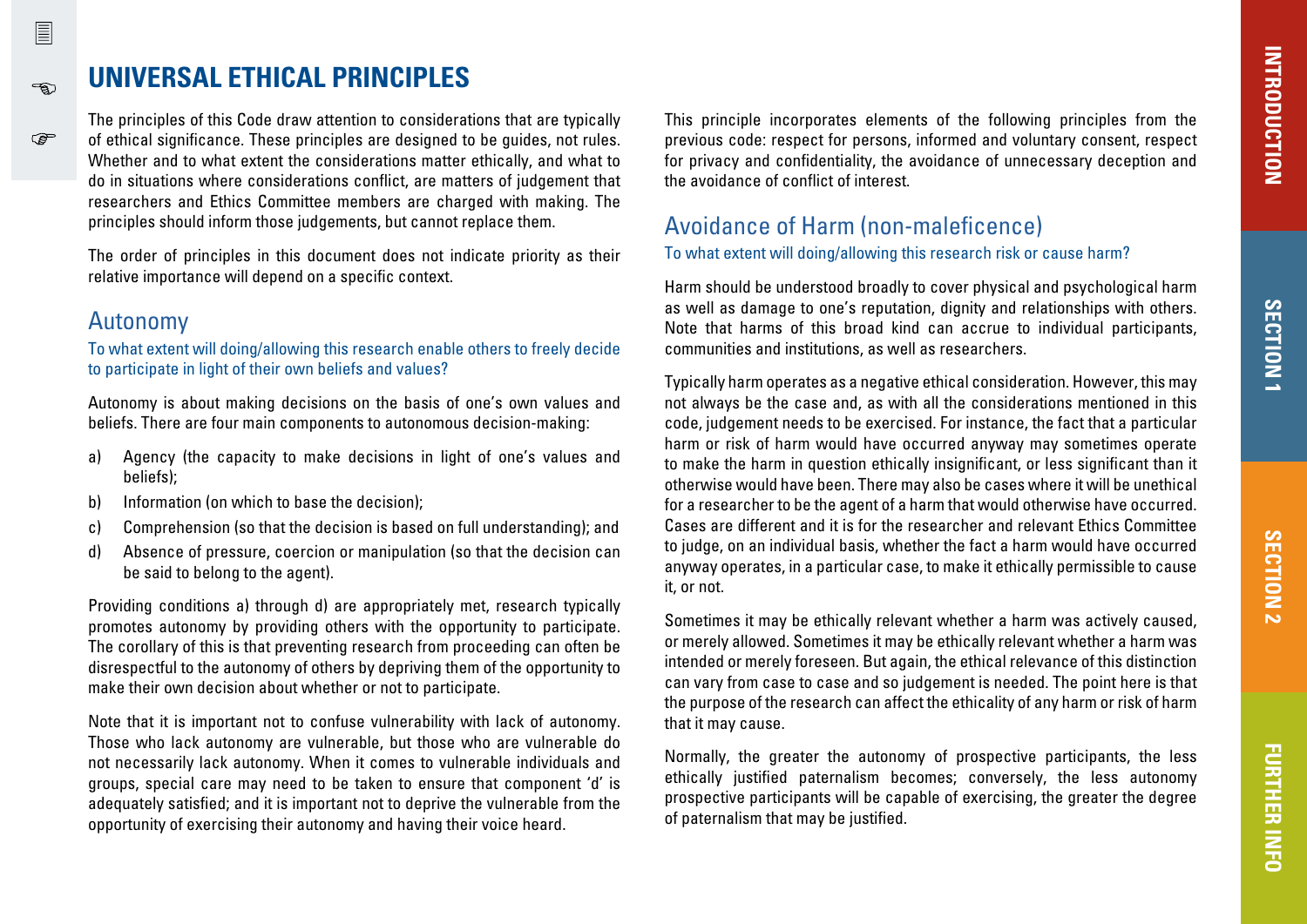# **SECTION1 SECTION 1**

### Benefit (beneficence)

To what extent will doing/allowing this research create, support or make likely benefits?

Benefit should be understood as broadly as harm has been above.

Other things being equal, the promotion of benefit is an ethical positive. As such it can sometimes operate to countervail ethical negatives and make ethically permissible what might otherwise be unethical. The word 'sometimes' is important; it should not be assumed that benefits can always be used to offset harms or other ethical negatives.

The same distinctions that apply to harm can also be applied to benefit. That is, it is typically better to have caused a benefit than to have allowed one (though this is not always the case). And it is sometimes ethically relevant whether one intended the benefit, or merely foresaw it.

#### Justice

冒

ക്ക

෬

#### To what extent will the benefits and burdens of this research be fairly distributed?

Justice typically involves the fair distribution of harms and benefits. For example, if all the benefits of a research proposal accrue to one group, and all the harms to another, then this typically counts as an ethical negative due to it being unjust.

Achieving a fairer distribution of harms and benefits by increasing the harms or decreasing the benefits will probably not operate to make a proposal more just (this is why justice only 'typically' involves fairly distributing harms and benefits). By contrast, if a fairer distribution can be achieved by increasing benefits or reducing harms, then normally this will operate to make a proposal more just.

Discrimination in the selection and recruitment of participants, except where necessary logistically or for the purpose of the research, will typically be unjust. However, even when necessary for logistical reasons, some kinds of discrimination may still be ethically problematic.

# Special relationships

To what extent would doing/allowing this research honour the ethical norms generated by the special relationships that the researcher has?

Relationships can take many different forms, including between persons and other persons, institutions, communities, activities, objects, and places. These relationships can generate ethical obligations and permissions that would not exist otherwise. For example, researchers come to be in a special relationship to their participants and thereby acquire a special obligation to respect their autonomy, welfare, values and beliefs that would not be owed to the same degree to perfect strangers. Similarly, researchers at Massey University have a special relationship to the institution of Massey University, to colleagues, to students, and to the wider research community. In each case the existence of these relationships can generate obligations that would not otherwise exist, or make more stringent those that do.

Special relationships can sometimes operate to make ethically permissible what might otherwise be unethical. That is, they can generate permissions as well as obligations. For instance, some methods of recruitment may be unethical in the context of strangers, yet ethical in the context of family members, friends, fellow community members or colleagues.

Special relationships can sometimes render impermissible what would otherwise be permissible. For instance, it may be ethically inappropriate for an Ethics Committee member to pass judgement on the proposal of, say, his/her partner, even if no bias would be shown. In this sort of case it is the brute existence of the relationship that is making the ethical difference. In other cases, relationships can generate conflicting requirements. Being a good researcher may not always be compatible with being a good friend, parent, community member or colleague. In cases where a researcher's relationships are generating conflicting requirements, judgement has to be exercised to determine which requirements are ethically more binding.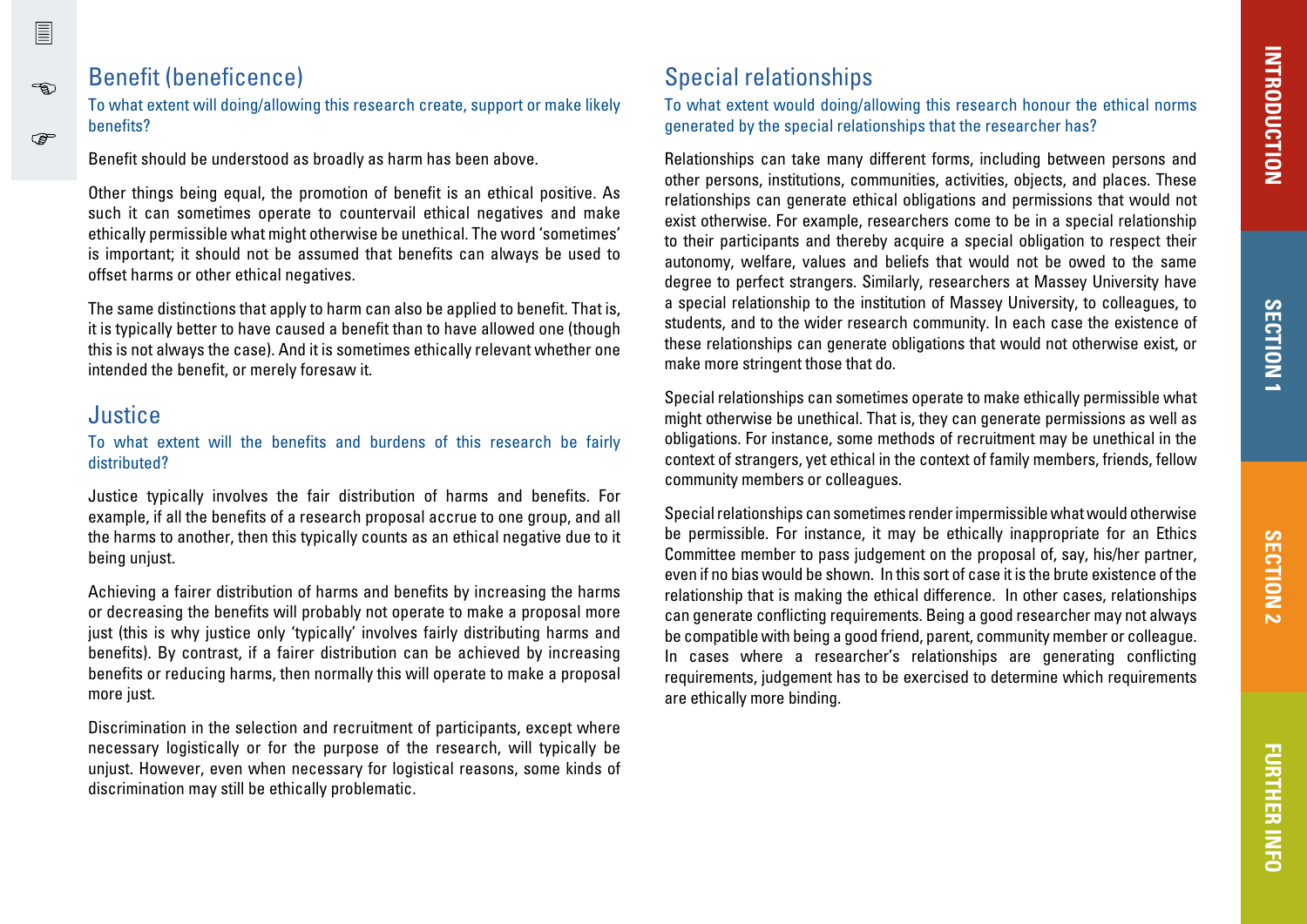# **TREATY OF WAITANGI OBLIGATIONS & PRINCIPLES**

Massey University as an institution has agreed, as have Massey University researchers as individuals, that all research conducted under the auspices of the University will comply with the principles (implicit in the Treaty of Waitangi) of partnership, participation and protection. The Treaty principles, while not specific to research, nonetheless provide general obligations and considerations to all staff and students. Ethical principles and the interpretation of them draw from cultural understandings; it follows then that, as good Treaty partners, New Zealand researchers need to be cognisant of Maori ethical principles.

While the academic literature on Mäori research contains a number of ethics relationship-based models, Massey University looks to the comprehensive review of mätauranga Mäori (Mäori knowledge) on research ethics undertaken for the Health Research Council by the Putaiora writing group in *Te Ara Tika<sup>4</sup>.* The writers produced a Mäori ethics framework which extrapolates the Treaty principles, and applies tikanga (cultural) concepts into research contexts. The framework helps researchers to identify ethical issues in terms of 'the rights, roles and responsibilities of researchers and Mäori communities: the contribution that research makes towards providing useful and relevant outcomes; and addressing inequalities' (Te Ara Tika, p.1).

The Māori ethics framework proposed in Te Ara Tika has four principles: whakapapa (purpose and relationships), tika (research design), manäkitanga (cultural and social responsibility) and mana (justice and equity). Below are summary questions for mainstream research; for fuller explanations and for applying these principles in Māori-centred research, see the full *[document](http://www.hrc.govt.nz/sites/default/files/Te%20Ara%20Tika%20Guidelines%20for%20Maori%20Research%20Ethics.pdf)*.

### Whakapapa (relationships)

冒

ക്ക

൲

In what ways are relationships being established, developed and maintained with iwi, hapü, whänau and Mäori communities?

Consulting meaningfully and developing authentic relationships contributes to the ethical tenor of the research. This ethical principle links to the Treaty principle of partnership, being concerned with consultation and engagement with communities, and demonstrating reciprocity to them.

### Tika (purposefulness)

Can the research achieve its aims? In what ways will it impact on Mäori?

Will the research protect the rights and interests of Maori and contribute to building Mäori capacity and welfare across the research stages and roles?

This principle links to the Treaty principles of participation and active protection of the rights and interests of Mäori.

### Manäkitanga (cultural and social responsibility)

Does the research treat people with cultural sensitivity? In what ways will the research ensure that the dignity and respect of all parties is upheld?

This principle links to the Treaty principle of partnership.

# Mana (justice and equity)

Who will benefit from the research and how will this benefit be manifested? In what ways will the research strengthen and protect Mäori culture, values, practices and language?

In the context of this framework mana relates to equity and distributive justice and therefore to the Treaty principle of protection.

All research in New Zealand is of interest to Mäori and this ethical framework provides the context within which Massey University researchers can enact the Western principles in the previous 'Universal' sub-section. When undertaking research in New Zealand there are core values which can guide how research is designed and undertaken by researchers to be biculturally appropriate, regardless of whether the participant focus is Mäori or not. See 'Researcher values in the New Zealand context' in Section 2 of this Code for explanation of the core values.

<sup>4</sup> Hudson, M., Milne, M., Reynolds, P., Russell, K. & Smith, B.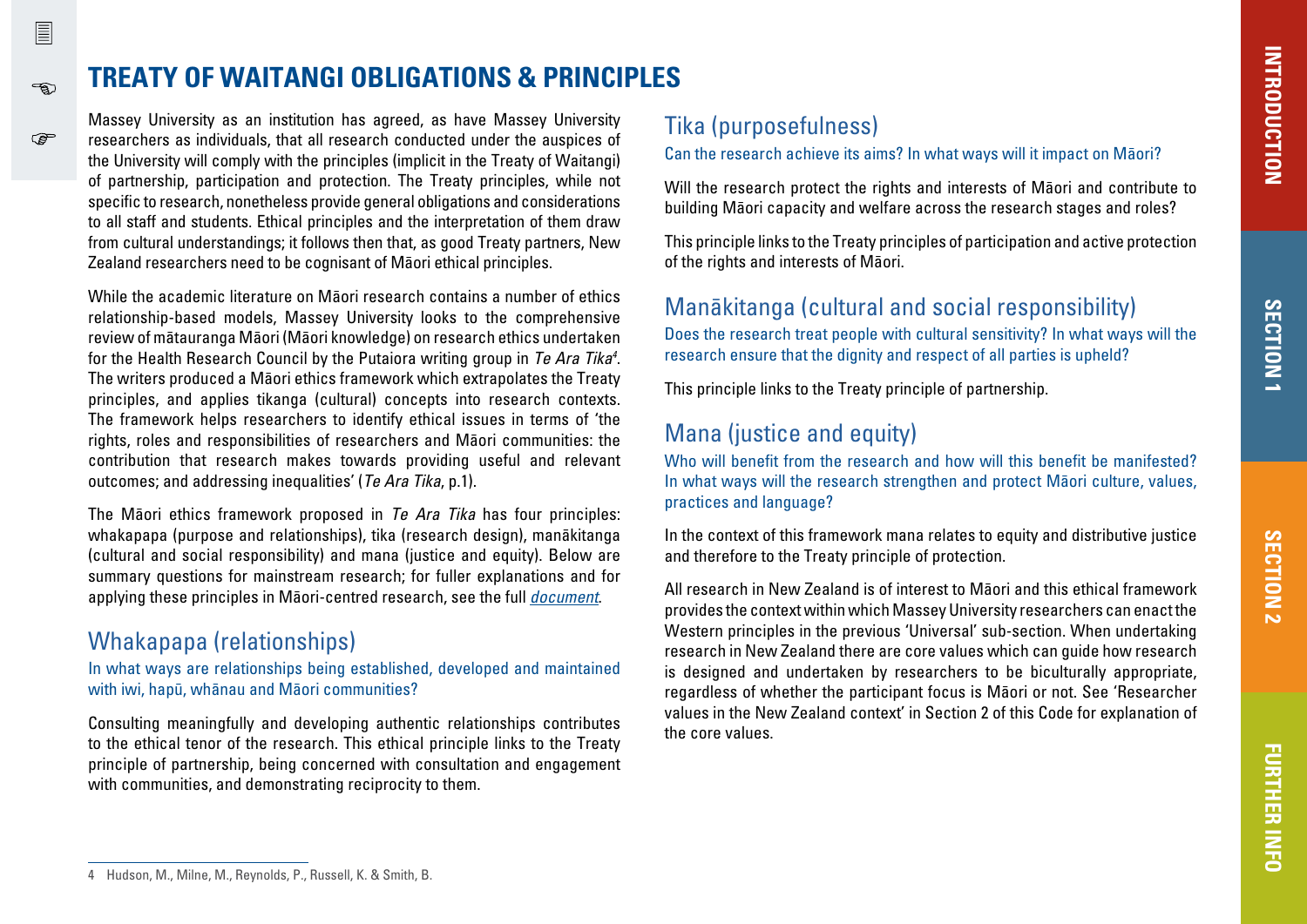# Section 2 Applying the Principles

冒

-න

൲

**[RESEARCHER VALUES IN THE NEW ZEALAND CONTEXT](#page-9-0) [RESEARCH ON TEACHING AND LEARNING](#page-10-0) [RESEARCH INVOLVING CHILDREN](#page-12-0) [MASSEY UNIVERSITY STAFF AND STUDENTS AS PARTICIPANTS](#page-12-0) [COMPENSATION OF PARTICIPANTS](#page-12-0) [RESEARCH ADEQUACY](#page-13-0) [ACCESSING, USING AND SHARING DATA](#page-13-0) [RESPECT FOR PROPERTY RIGHTS](#page-14-0) [RE-USE OF SAMPLES/DATA](#page-14-0) [TREATMENT OF HUMAN TISSUES, BODY FLUIDS AND REMAINS](#page-14-0) [FORMULATION AND PUBLICATION OF RESULTS](#page-14-0)**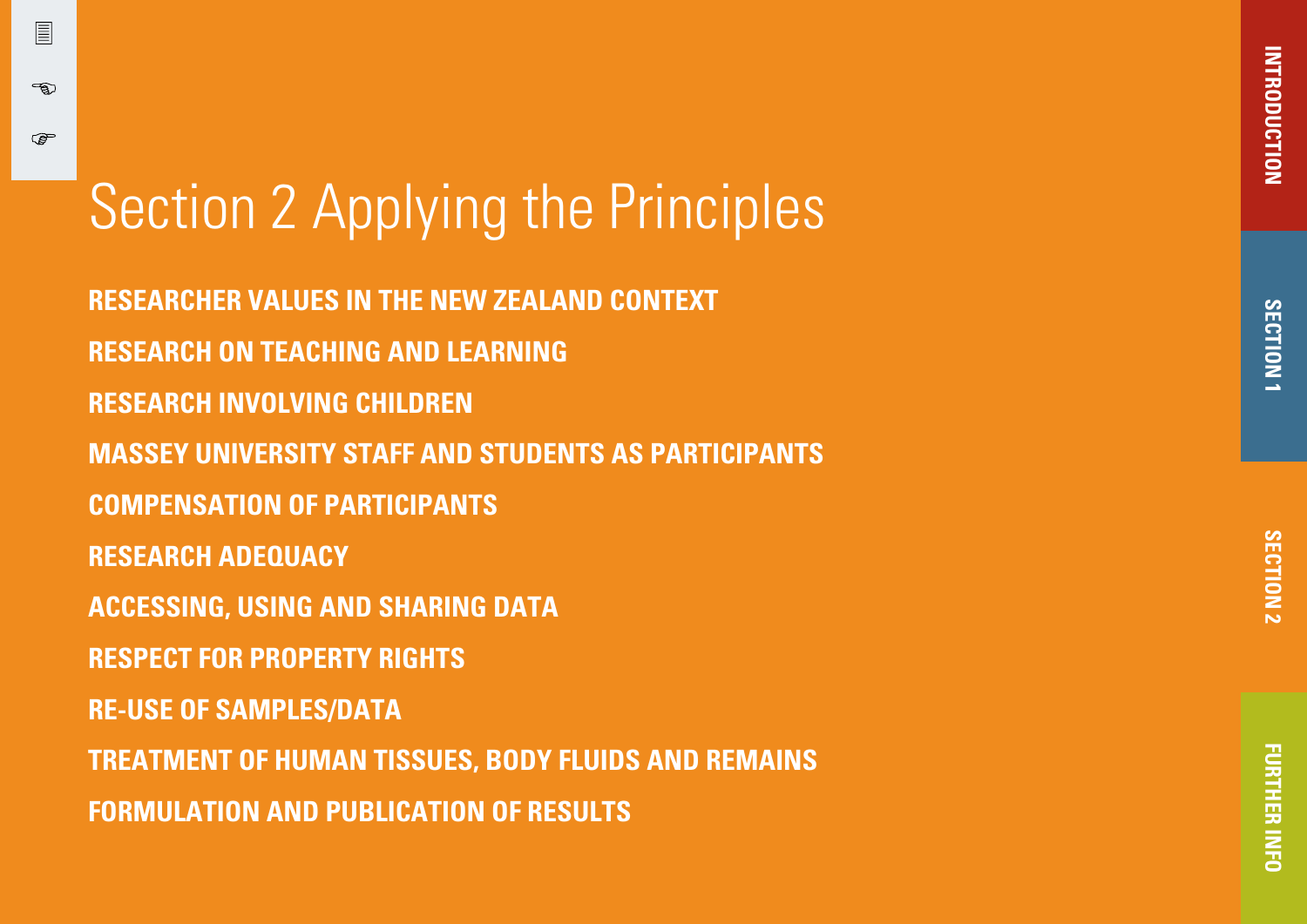# **RESEARCH VALUES IN THE NEW ZEALAND CONTEXT**

When conducting research in New Zealand there are core values which guide how research is designed and undertaken by all researchers to fulfil the Treaty principles (for communities as well as for individuals), regardless of whether or not the participant focus is Mäori. For guidelines on consultation, see [Te Ara](http://www.hrc.govt.nz/sites/default/files/Te%20Ara%20Tika%20Guidelines%20for%20Maori%20Research%20Ethics.pdf)  [Tika](http://www.hrc.govt.nz/sites/default/files/Te%20Ara%20Tika%20Guidelines%20for%20Maori%20Research%20Ethics.pdf), Table 1 (p17).

Values such as those in the table below assist researchers in New Zealand to be aware of our bicultural context and to acknowledge the ethical implications of bicultural engagement whether working specifically with Mäori or not. The values are demonstrated using explicit behaviours of appropriate conduct.

# Researcher values 5

<span id="page-9-0"></span>冒

ക്ക

൲

| <b>Cultural Value</b>                  | <b>Researcher Guideline</b>                                                                                                                                                                                                                                                                                                                                                                                                                          |
|----------------------------------------|------------------------------------------------------------------------------------------------------------------------------------------------------------------------------------------------------------------------------------------------------------------------------------------------------------------------------------------------------------------------------------------------------------------------------------------------------|
| Aroha ki te tangata                    | A respect for people $-$ allow people to define their own space and meet on<br>their own terms.                                                                                                                                                                                                                                                                                                                                                      |
| He kanohi kitea                        | It is important to meet people face to face, especially when introducing the<br>idea of research, "fronting up" to the community before sending out long,<br>complicated letters and materials.                                                                                                                                                                                                                                                      |
| Titiro, whakarongo<br>korero           | Looking and listening (and then maybe speaking). This value emphasizes<br>the importance of looking/observing and listening in order to develop<br>understandings and find a place from which to speak.                                                                                                                                                                                                                                              |
| Manaaki ki te tangata                  | Sharing, hosting, and being generous. This is a value that underpins a<br>collaborative approach to research, one that enables knowledge to flow both<br>ways and that acknowledges the researcher as a learner and not just a data-<br>gatherer or observer. It also facilitates the process of "giving back," of sharing<br>results and of bringing closure if that is required for a project, but not to a<br>relationship.                       |
| Kia tupato                             | Be cautious. This suggests that researchers need to be politically astute,<br>culturally safe, and reflective about their insider/outsider status. It is also a<br>caution to insiders and outsiders that in community research, things can come<br>undone without the researcher being aware or being told directly.                                                                                                                                |
| Kaua e takahia te mana o te<br>tangata | Do not trample on the "mana" or dignity of a person. This is about informing<br>people and guarding against being paternalistic or impatient because people<br>do not know what the researcher may know. It is also about simple things like<br>the way Westerners use wit, sarcasm and irony as discursive strategies or<br>where one sits down. For example, Māori people are offended when someone<br>sits on a table designed and used for food. |
| Kaua e mahaki                          | Do not flaunt your knowledge. This is about finding ways to share knowledge,<br>to be generous with knowledge without being a "show-off" or being arrogant.<br>Sharing knowledge is about empowering a process, but the community has to<br>empower itself.                                                                                                                                                                                          |

# Further implications of Mäori ethical framework and researcher values

In New Zealand, Māori generally consider *collective welfare* is paramount. Consideration for collective welfare requires additional ethical consideration when gaining consent from and acknowledging ownership of information by whänau, hapü and iwi. Given this paramount importance of collective welfare, the results of any research should be appropriately disseminated.

Research, teaching and evaluations covered by this Code should therefore be undertaken in a culturally sensitive and appropriate manner in full discussion and partnership with participants. Considering the inclusion and facilitation of whänau support for participants is one example of sensitivity to cultural well-being. The rights of participants with regard to personal data must be respected.

Te Reo Mäori is an official language of New Zealand and is highly valued by many research respondents. Research respondents should be offered the choice of responding in either Mäori or English (or, alternatively, if participants volunteer to respond in Mäori, they should not be excluded for wanting to do so). If researchers are not fluent, appropriate alternative arrangements should be made to enable respondents to communicate in Mäori.

Mäori ethical perspectives will be important when the situation in question would normally require observance of tikanga. Observing tikanga can be as simple as removing one's shoes when entering a home, or as complex as working with whänau of Mäori who have recently died, where appropriate expert consultation and support is required to uphold the mana of all involved. Another example is when a research project seeks knowledge which may be considered tapu by the respondents and therefore not usually available to outsiders, such as the encountering of whakapapa or research projects that relate to historical artefacts. Such knowledge can be held by living respondents or contained in personal documentation that has not been made public.

<sup>5</sup> Adapted from Smith, L.T. (2005).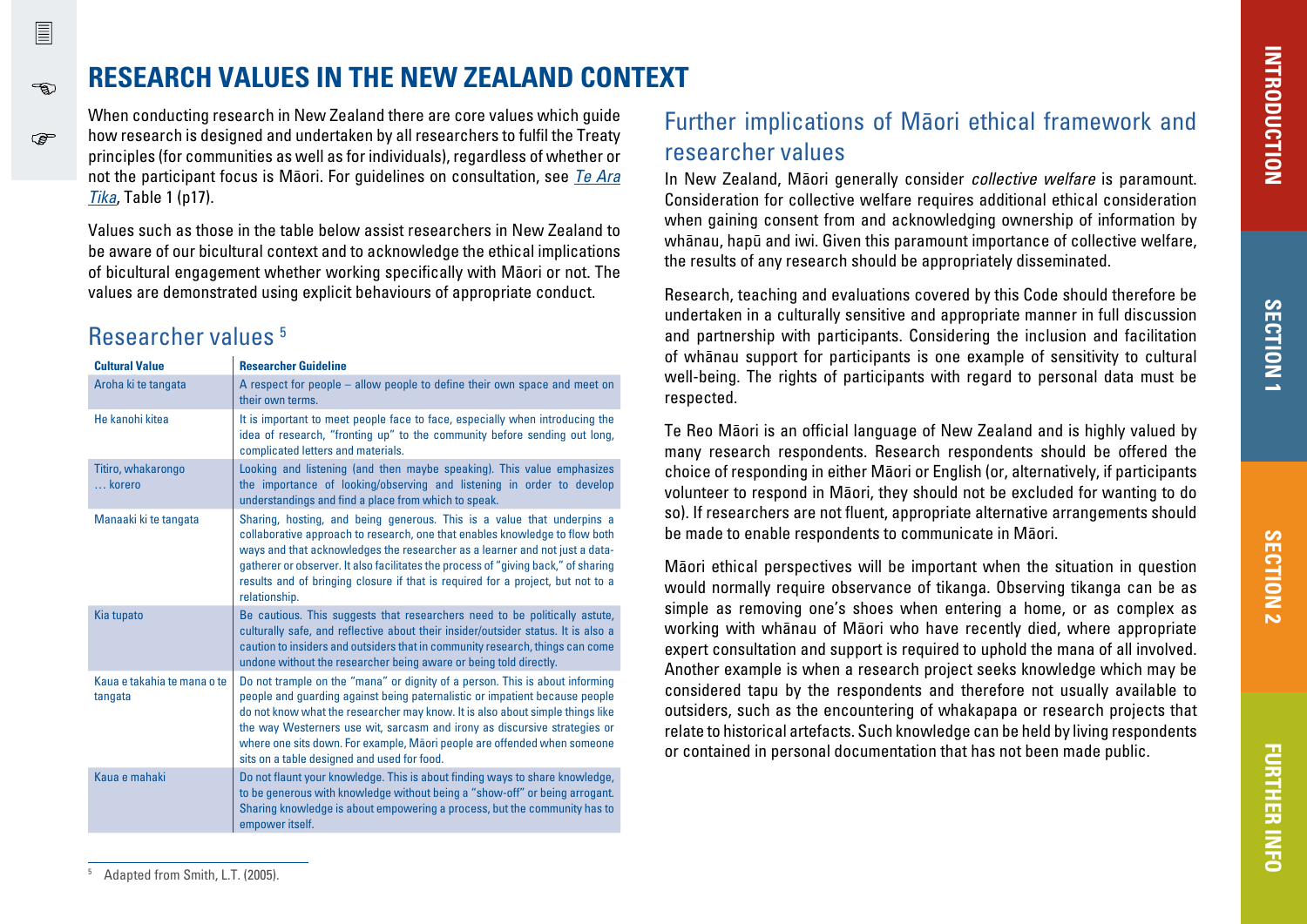Historically, researchers in New Zealand working with human participants have tended to fail to recognise our bicultural history and Treaty obligations and so have undertaken research which has caused harm and provided few benefits. Smith (1999) speaks to the credibility problem the research community has created for itself:

Some scholarly communities of scientists may have well established ethical guidelines, many have not. Even if such communities have guidelines, the problem to be reiterated again is that it has been taken for granted that indigenous peoples are the 'natural objects' of research. It is difficult to convey to the non-indigenous world how deeply this perception of research is held by indigenous peoples. (p.118)

Applicants are here referred to the Guidelines for Mäori Research Ethics, [Te Ara Tika](http://www.hrc.govt.nz/sites/default/files/Te%20Ara%20Tika%20Guidelines%20for%20Maori%20Research%20Ethics.pdf)

# **RESEARCH ON TEACHING AND LEARNING**

As the introduction indicates, this Code applies to research on teaching and learning, but not to evaluation of teaching. Ethical issues to be addressed in the context of conducting research on teaching and learning may include: conflicts of interest and the power relationships involved in teaching and research, the use of existing data for a new purpose, the privacy of information and where dissemination may involve confidentiality issues. While research on teaching and learning may or may not involve research within one's organisation on one's own students, this section focuses on the key considerations involved in undertaking research on and with one's own students. Comments on the broader ethical issues are included elsewhere in the Code.

# **RESEARCH ON YOUR OWN STUDENTS/PUPILS**

The definition of 'own students' includes persons who are current students, potential students in the future and those with whom a prospective relationship of power/influence is likely.

The conventional view of the distinction between teaching evaluation and research would imply that reflective teaching and research (or scholarship) on one's teaching are based on quite different sets of requirements depending on whether one is referring to the rights of learners or of research participants. In this view, research on one's own teaching and student's learning may only occur where students exercise their rights as individuals to participate $^{\rm 6}$  .

So while evaluation of teaching and research into the teaching and learning can involve the same kind of teacher/researcher behaviour, the permissions required of the students are different because their rights as learners are different from those of research participants.

Students have the right that (a) their explicit consent will be sought by researchers whenever this is practicable; but that in any proposed study where their explicit consent is not sought, (b) the proposed research will be reviewed and approved by an institutional ethics committee; and (c) any research report may not identify or permit inference of the identity of individuals. 7

Further, anonymity of data is not sufficient if data is provided to a teacher without expectation that it might be used for research purposes, ie some material that students provide is personal and is not given by them as 'learning data'. A decision-making chart is included here to guide thinking in this area. In summary, the key criteria included are:

- Whether consent for research has already been given
- The student's purpose in providing data
- The student's expectations for use of the data
- The anonymity and identifiability of the data
- Whether the findings will be disseminated within or beyond the institution

The decision chart captures the following scenarios:

- 1. Dissemination of anonymous student data within the university, for which the student has already given consent for use, or could reasonably be expected to think would be used in teaching evaluation, can proceed without any ethics notification.
- 2. Dissemination of such data outside the university would require low risk ethics notification (assuming no other ethical issues).
- 3. In situations where the student might not expect that their data would be used for evaluation or research, full ethics applications are required.
- 4. In situations where data is disseminated in identifiable form, a full ethics application is required

6 O'Neill, J. (2010).

<span id="page-10-0"></span> $\sqrt{2}$ 

-න

൲

7 ibid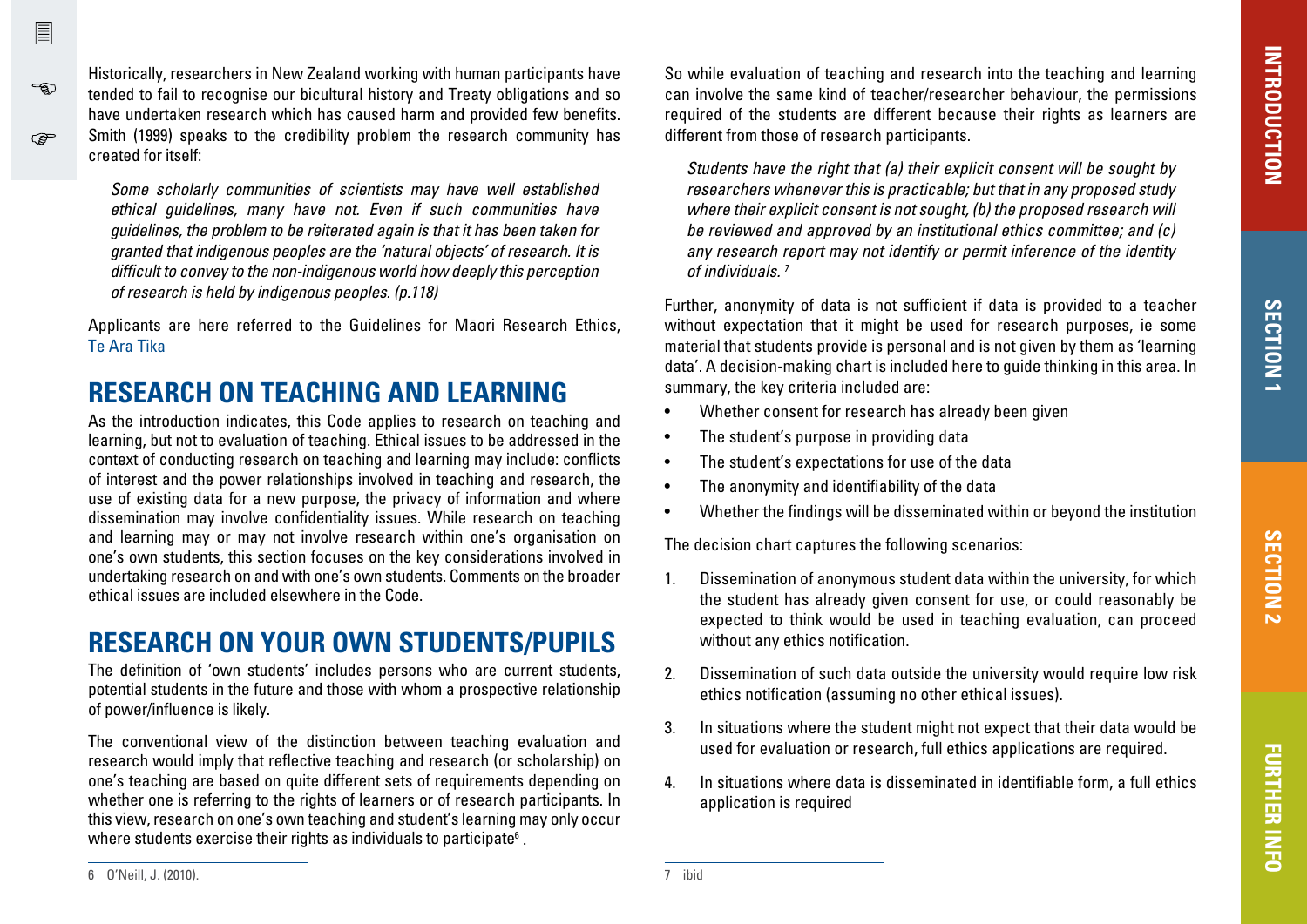### Decision Chart

 $\sqrt{2}$ 

භ

 $\mathbb{Q}$ 

Decision chart for use of Massey student data where specific consent has not been sought prospectively and the students are not currently being taught by the researcher.

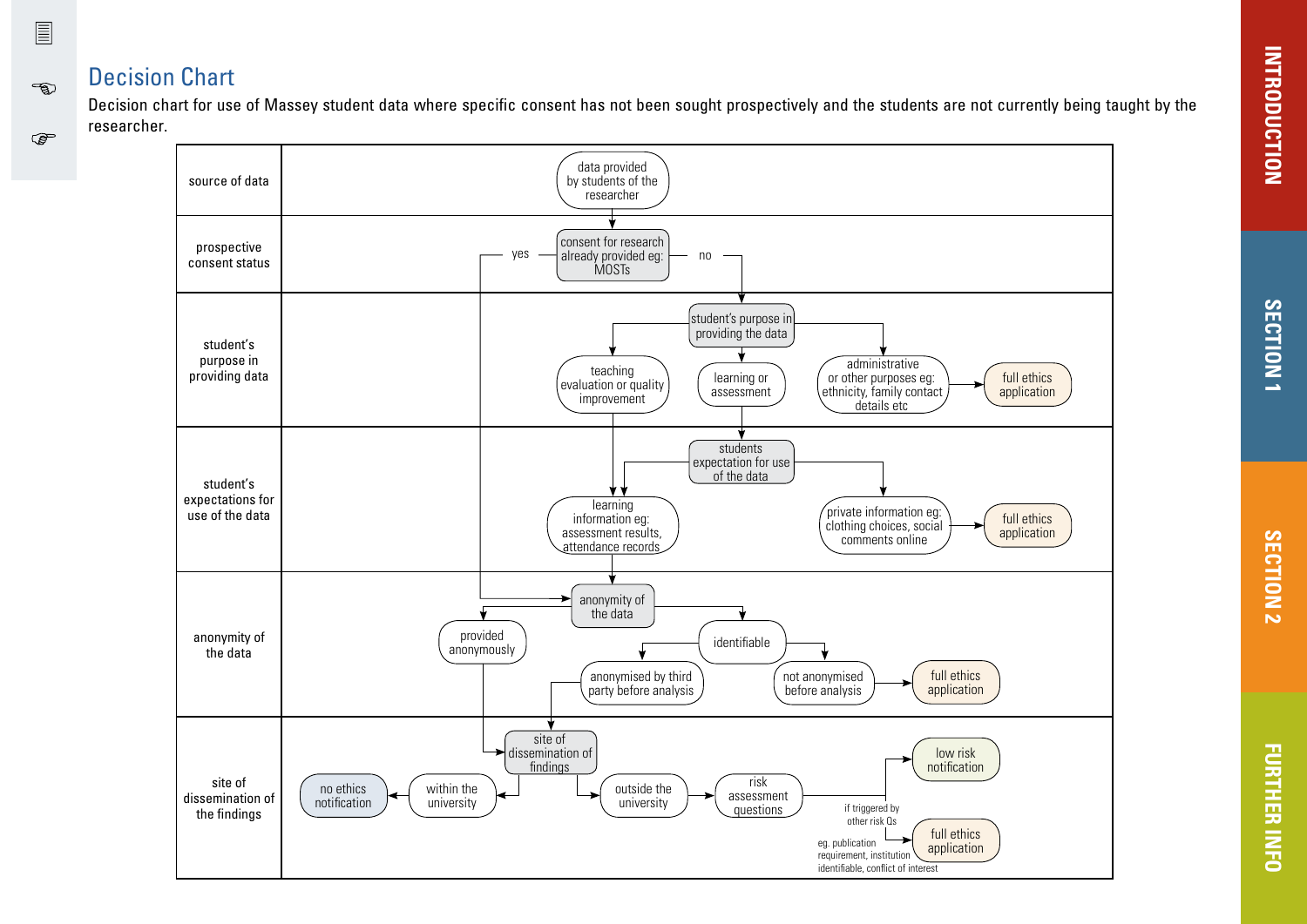**FURTHER INFO**

**FURTHER INFO** 

# **RESEARCH INVOLVING CHILDREN**

The Code considers research participants under the age of sixteen to be children. A prime consideration in any research involving children is that the research is not against the interest of any individual child participant.

In undertaking research involving children the following considerations arise:

- a) Do the Information Sheet and Consent form use appropriate language for the reading levels of the participants?
- b) How autonomous will the children's own consent be? Child participants can provide consent if the researcher believes that they are competent to understand the nature of the project. This usually applies from around the age of seven, but it can be younger.
- c) Is there a separate appropriate Information Sheet for parents/guardians? If the participation of children is being sought, their parent/guardian/ carer's consent is normally obtained because their judgement about what is in the child's best interest is normally more reliable than anyone else's. Where the researcher believes that the gaining of parental consent is unnecessary or would be of potential harm to the child, a case should be made in the ethics application for not gaining parental consent.
- d) In what ways will the anonymity of non-participants be protected? If children in a classroom or other group setting are being asked to participate in a research project, procedures are needed to protect the anonymity of those children who do not wish to participate, or whose parent/guardian/ carers do not wish them to do so. The Information Sheet should indicate what disruption, if any, will happen to the child's education programme; disruption should be avoided if at all possible.
- e) Will the research be undertaken in a Pre-School/School setting? Such institutions usually require researchers to submit a Police Security Clearance.
- f) Are the researcher's own children or family members involved? How will conflicts of interest be addressed?

# **MASSEY UNIVERSITY STAFF AND STUDENTS AS PARTICIPANTS**

Particular care must be taken to preserve the rights of staff and students who are participants in research projects. In such cases, confidentiality is particularly important. Where possible, avoid recruiting students from teaching and learning spaces (physical and online). Once the research design and project scope have been established, time spent informing students about the research in a teaching and learning context should be kept to a minimum, normally no more than five minutes.

# **COMPENSATION OF PARTICIPANTS**

- a) If participants suffer physical injury as a result of participation in Massey University research, and should ACC decline cover, participants are directed through a statement on the Information Sheet to contact the researcher who will then notify the Research Ethics Office to initiate discussions concerning cover under the relevant Massey University insurance policy.
- b) At the onset of the project, researcher(s) should make clear to participants their absolute right to withdraw from research, irrespective of whether or not payment is involved. Payments to participants must not be used:
	- i. either as an inducement to participate in research
	- ii. or to encourage participants to undertake dangerous or harmful acts which they would not perform in their normal lifestyle.
- c) Researchers may wish to reimburse participants for expenses incurred as a result of participation. These expenses may include opportunity costs (e.g. for time) or other costs (e.g. for travel). Reimbursement of reasonable travel costs is accepted as a legitimate practice. The case for payment of opportunity costs for participation in the research is less clear and some guidelines are detailed below.
	- i. the payment must in general apply to all participants and all participants must be fully informed of the terms and conditions of the payment;
	- ii. the level of, and reason for, the payments should be clearly explained in the application and the Information Sheet;
	- iii. the opportunity must be given for the participant to decline payment or seek recompense in an equivalent or alternative manner (eg koha payment);

<span id="page-12-0"></span>ക്ക

෬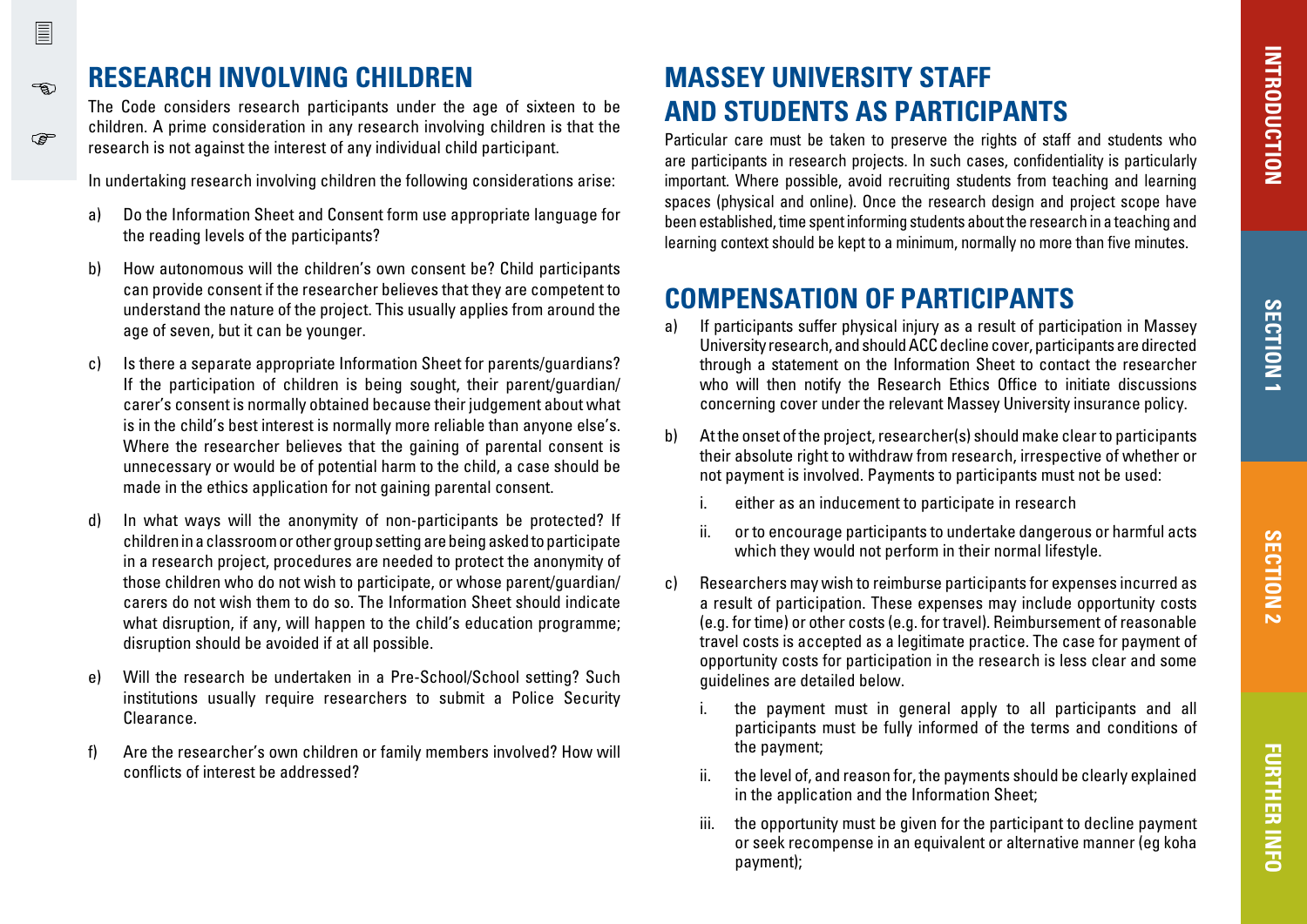- d) Payments to children must not be made without prior approval by their parents or guardians.
	- Traditionally, koha is an acknowledgement of the knowledge and/or hospitality extended by tangata whenua to manuhiri and is often presented as part of a pöwhiri or mihi whakatau. Koha may also be offered in line with the cultural norms of the researchers and/or participants in research.
- f) In some contexts, it is inappropriate to require participants to sign for compensation. There are specific guidelines for such situations in the [Additional Information](http://www.massey.ac.nz/massey/research/research-ethics/human-ethics/forms-and-procedures.cfm) document.
- g) Researchers undertaking clinical trials (through HDEC) must complete the relevant forms included in the National Application Form concerning coverage of research participants for injury in a research study.

### **RESEARCH ADEQUACY**

<span id="page-13-0"></span>冒

-න

**P** 

Research should meet appropriate standards of adequacy to be considered ethical. While different research paradigms may inform the conception and design of projects, the following questions should be able to be answered in the affirmative.

- a) Does the project have clear research goals?
- b) Does the design make it possible to meet these goals?
- c) Does the project potentially contribute to the advancement of knowledge to an extent that warrants the cost, in time and effort, from the participants? In the case of student research, it is recognised that research is undertaken for training purposes and may not always advance knowledge.
- d) Does the researcher/supervisor have appropriate qualifications and/or experience to conduct or guide the research?
- e) Has there been discussion with colleagues, preferably independent of the research/teaching about the ethical issues associated with the research? In the case of student research, has the student discussed the ethical issues associated with the research with their supervisor(s)?
- f) Have innovative methodologies demonstrated adherence to a set of standards set by professional peers?

Researchers need to demonstrate to an Ethics Committee that they have consulted with appropriately skilled experts to establish the validity of innovative approaches. Where methodological development is a component of the research, such development needs to be accompanied by mechanisms for participant protection.

# **ACCESSING, USING AND SHARING DATA**

When research involves obtaining data from people, researchers are expected to maintain the high ethical standards set out in the Code both during research and when sharing data.

Research data, even sensitive and confidential data, can be shared ethically and legally if researchers pay attention, from the beginning of research, to five important aspects: 8

- **Consent**
- Privacy and confidentiality
- Ownership and authorship
- Governance and custodianship
- Data sharing: assessing the social benefits of research

These measures should be considered jointly between students, supervisors, staff and Ethics Committees. The same measures form part of good research practice and data management, even if data sharing is not envisioned. Data collected from and about people may hold personal, sensitive or confidential information.

There can be a perceived tension between data sharing and data protection where research data contain personal, sensitive or confidential information. However, in many cases, data obtained from people can be shared while upholding both the letter and the spirit of data protection and research ethics principles.

See [Appendix B](#page-19-0) for further material on the following aspects of data:

- **[Consent](#page-19-0)**
- [Privacy and confidentiality](#page-19-0)
- [Authorship & ownership of digital data](#page-20-0)
- [Data governance & custodianship](#page-20-0)
- [Disposal of data](#page-20-0)
- [Data sharing: assessing the social benefits of research](#page-21-0)
- [Open data](#page-21-0)
- [Big data](#page-21-0)

8 Adapted with permission from Clark, K. et al (2015).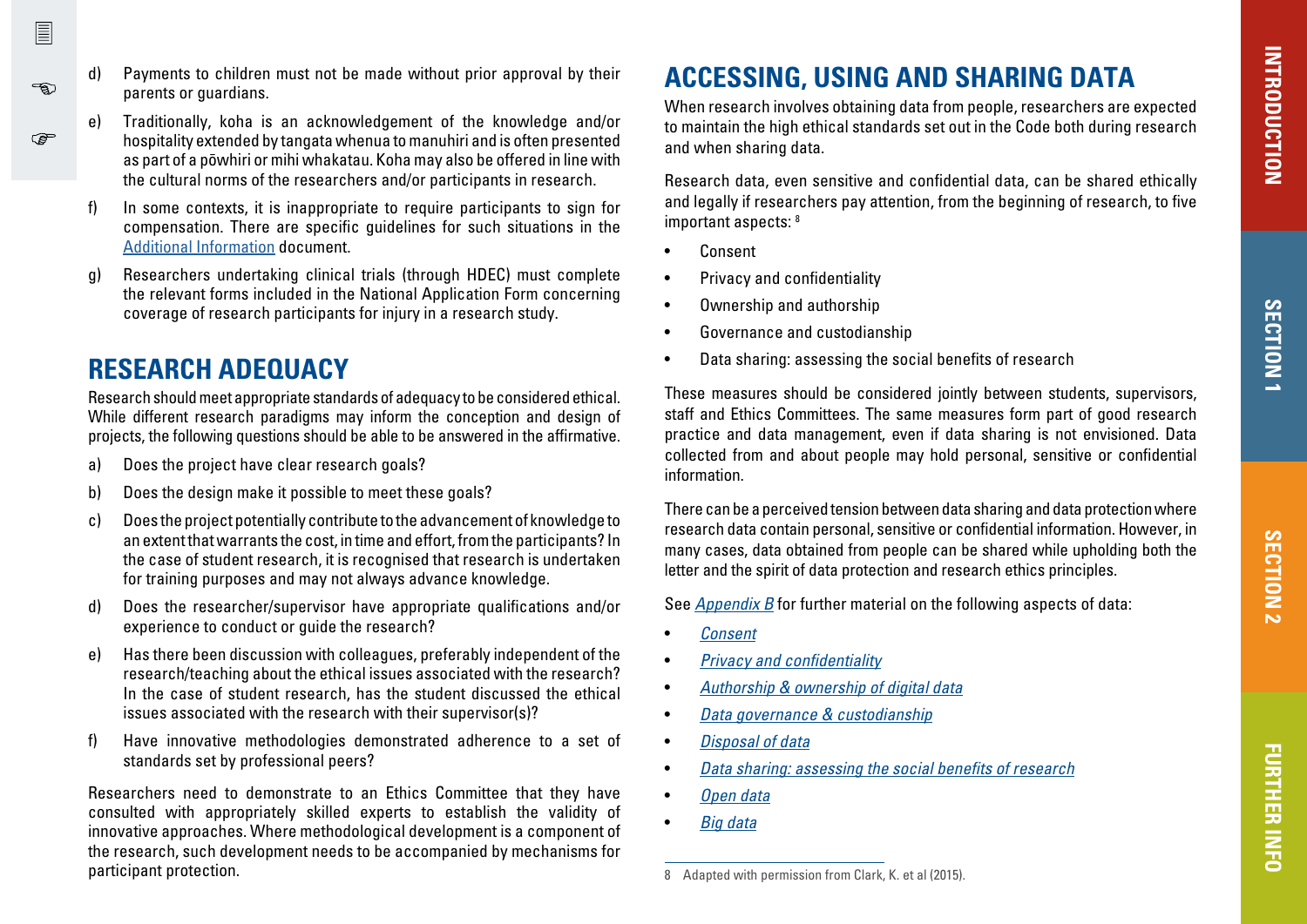# **RESPECT FOR PROPERTY RIGHTS**

Processes of research and publication must not violate or infringe personal, legal or culturally determined property rights. These may cover such things as land and goods, creative works, spiritual treasures, information and works of the intellect.

Applicants are referred to the Massey University Policy on Intellectual Property from the Massey University Policy Guide website: <http://policyguide.massey.ac.nz/>

# **RE-USE OF SAMPLES/DATA**

Samples and/or data cannot be re-used in a new research project without going back to the participants for their informed consent.

Where it is impossible to do this, approval for the use of de-identified samples or data can be applied for from a Massey University Human Ethics Committee on a case-by-case basis.

# **THE TREATMENT OF HUMAN TISSUES, BODY FLUIDS AND REMAINS**

All human remains must be treated with respect, irrespective of age, condition, origin, ethnicity, religion, sex or nationality.

Research, teaching and evaluations involving human remains, tissues and body fluids should only take place if there are demonstrated legitimate, scientific or educational reasons. In addition, the wishes of the local community, ethnic groups, relatives, guardians and the dead persons, with respect to investigation, storage, and/or disposal should be complied with when they are known or can reasonably be inferred.

# **FORMULATION AND PUBLICATION OF RESULTS**

There is an ethical dimension to the formulation and publication of results, an obligation to share research findings with participants in an appropriate form and to inform participants how the findings will be disseminated. Researchers are advised to be aware of the uses to which less scrupulous people might put the research findings (see the 'Additional Information' document on the Ethics website, section 'Media Communications').

Applicants are referred to the policy on Grounds for Embargoing of Theses.

<span id="page-14-0"></span>ക്ക

෬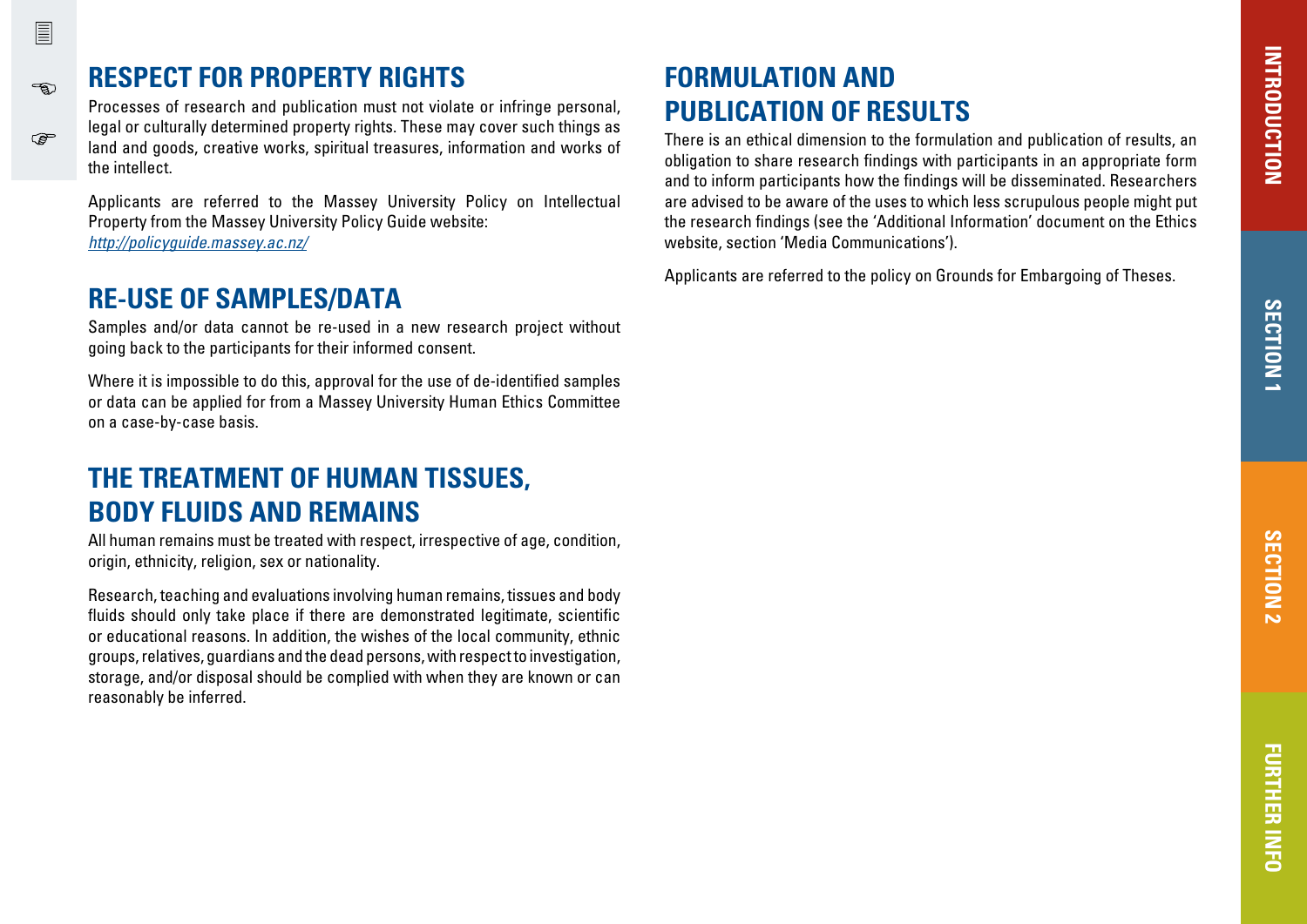# SECTION<sub>1</sub> **SECTION 1**

# FURTHER INFORMATION

**[GLOSSARY](#page-16-0)**

冒

 $\rightarrow$ 

 $\mathbb{Q}$ 

**[REFERENCES](#page-17-0)**

**[APPENDIX A: KEY QUESTIONS](#page-18-0)**

**[APPENDIX B: DATA](#page-19-0)** 

**RESOURCES**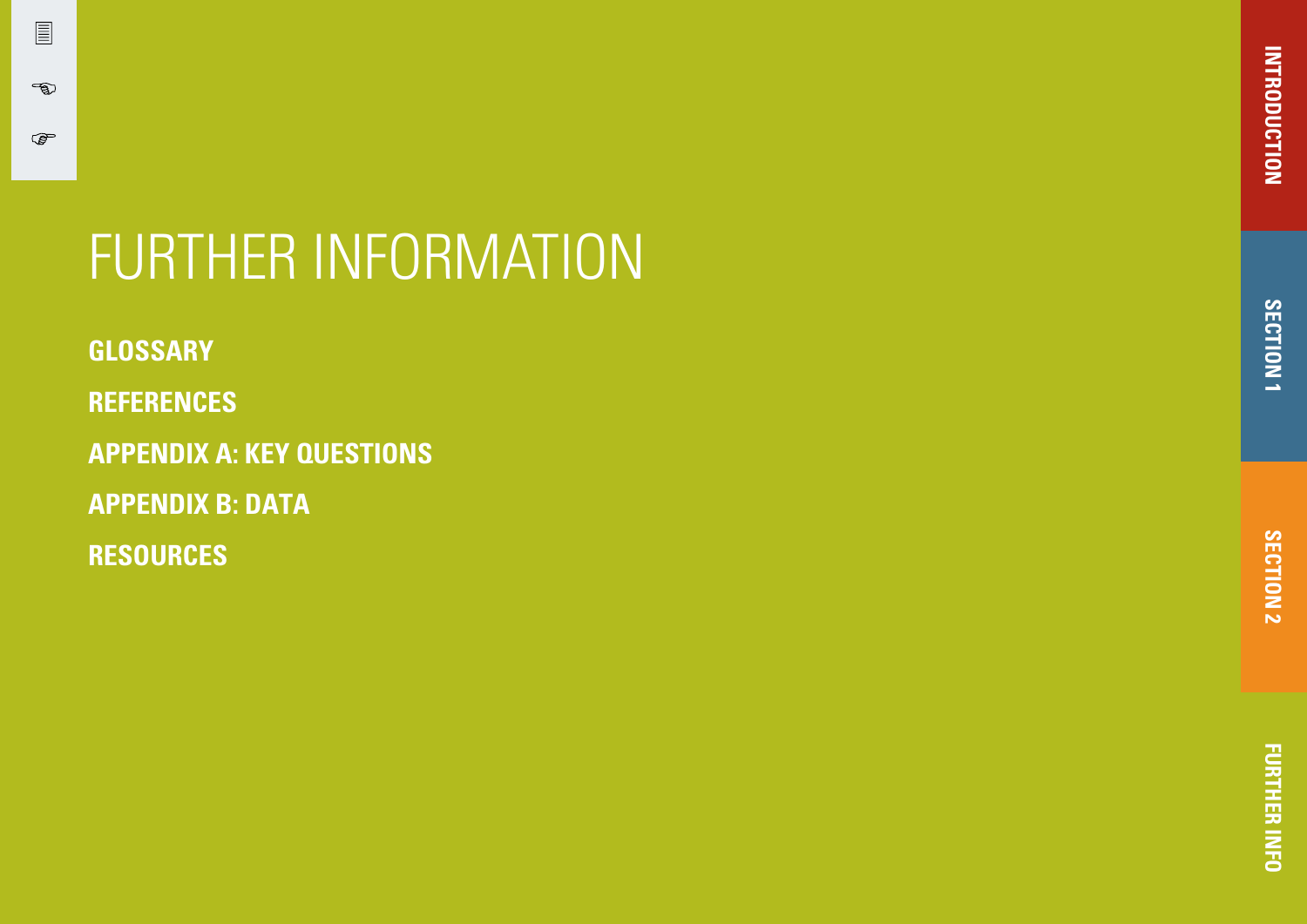<span id="page-16-0"></span> $\mathbb{R}$ 

 $\begin{picture}(20,20) \put(0,0){\line(1,0){155}} \put(0,0){\line(1,0){155}} \put(0,0){\line(1,0){155}} \put(0,0){\line(1,0){155}} \put(0,0){\line(1,0){155}} \put(0,0){\line(1,0){155}} \put(0,0){\line(1,0){155}} \put(0,0){\line(1,0){155}} \put(0,0){\line(1,0){155}} \put(0,0){\line(1,0){155}} \put(0,0){\line(1,0){155}} \put(0,0){\line(1$ 

# **GLOSSARY**

| Hapū                  | extended family, subtribe                           |
|-----------------------|-----------------------------------------------------|
| Iwi                   | tribal group                                        |
| <b>Koha</b>           | gift                                                |
| <b>Mana</b>           | authority                                           |
| <b>Mātauranga</b>     | knowledge                                           |
| Mihi whakatau         | welcome or greeting between groups, less formal     |
| <b>Pōwhiri</b>        | formal greetings between groups                     |
| <b>Tangata whenua</b> | indigenous people, in Aotearoa New Zealand, Māori   |
| <b>Tapu</b>           | requiring respect and observance of related tikanga |
| <b>Tikanga</b>        | Māori customs, protocols and social values          |
| <b>Whānau</b>         | family                                              |
| Whakapapa             | lines of descent, connections, genealogy            |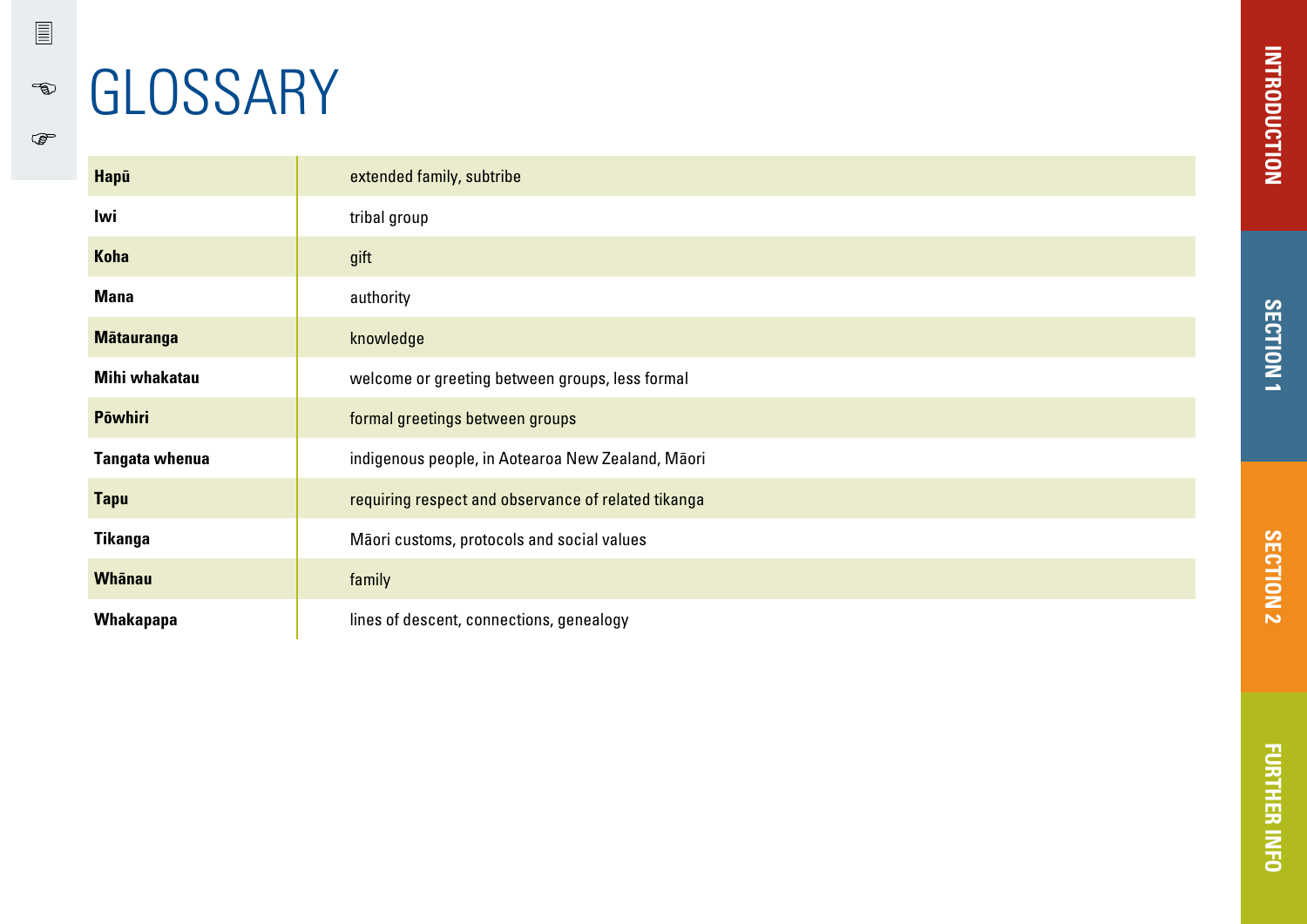# REFERENCES

<span id="page-17-0"></span>冒

-ක

**PED** 

Clark, K., Duckham, M., Guillemin, M., Hunter, A., McVernon, J., O'Keefe, C., Pitkin, C., Prawer, S., Sinnott, R., Warr, D. & Waycott, J. (2015). Guidelines for the Ethical use of Digital Data in Human Research, The University of Melbourne, Melbourne.

Hardin, R. (1993). The street-level epistemology of trust. Politics and Society, 21, 505-529.

- Hudson, M., Milne, M., Reynolds, P., Russell, K. & Smith, B. (no date). Te Ara Tika Guidelines for Māori research ethics: A framework for researchers and ethics committee members. Health Research Council of New Zealand, Auckland.
- O'Neill, J. (2010). Some ethical considerations in staff research on teaching and learning at Massey University, paper for Teaching & Learning Committee, TLC30\_ SoTLethics1

Smith, L. Tuhiwai. (1999). Decolonising Methodologies: Research and indigenous peoples. Dunedin: University of Otago Press.

Smith, L. Tuhiwai. (2005). On Tricky Ground: researching the native in the age of uncertainty. In N.K. Denzin & Y. S. Lincoln (Eds.), The SAGE handbook of qualitative research (3rd Ed.). Thousand Oaks: Sage Publications. pp 85-107. Also reproduced in Cram, F. (2009). Maintaining Indigenous Voices. In D.M. Mertens & P.E. Ginsberg (Eds.), The Handbook of Social Research Ethics. Thousand Oaks: Sage Publications. Pp 308-322.

**SECTION 1**

**SECTION**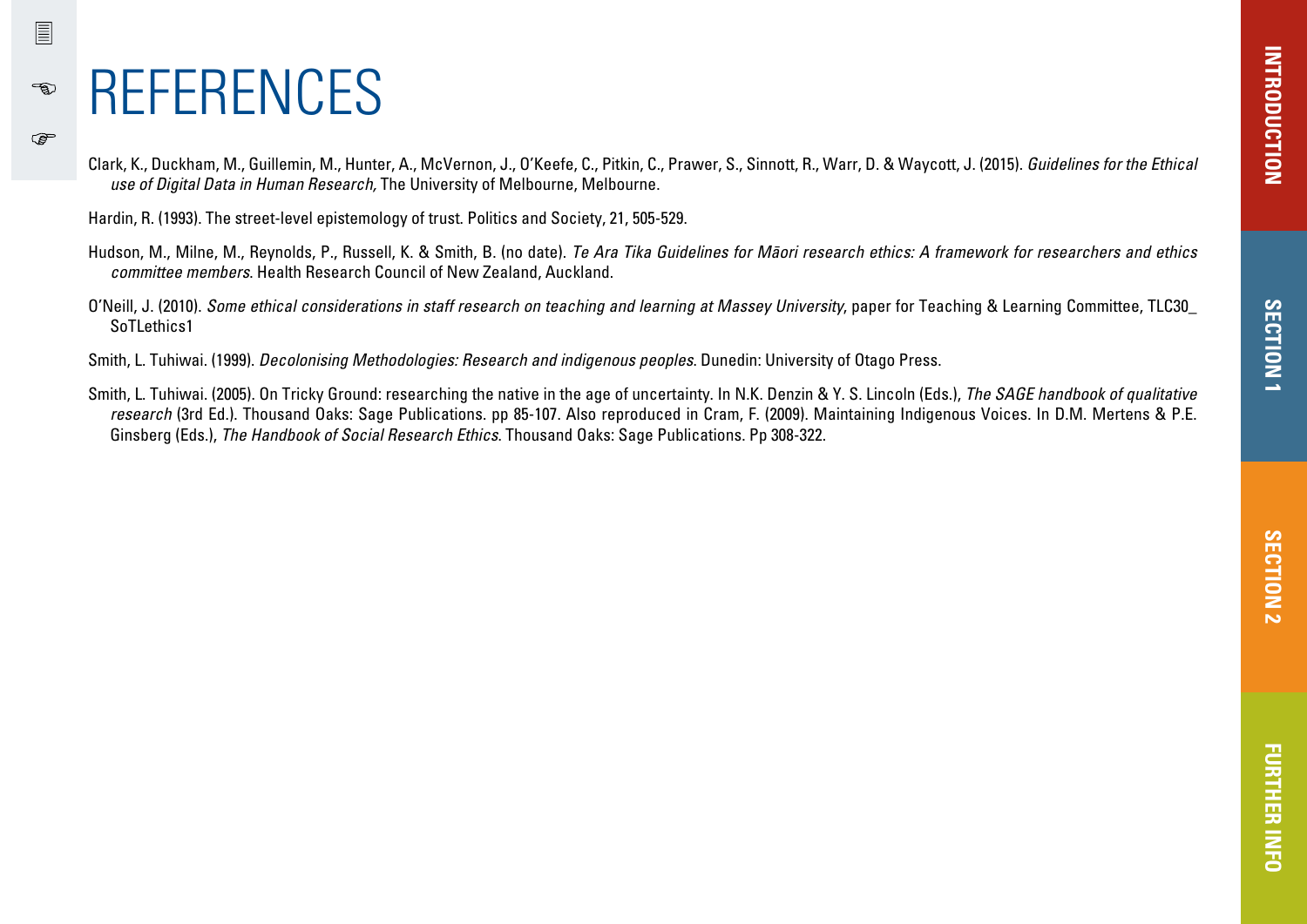Appendix A

<span id="page-18-0"></span>冒

 $\begin{picture}(20,20) \put(0,0){\vector(1,0){10}} \put(15,0){\vector(1,0){10}} \put(15,0){\vector(1,0){10}} \put(15,0){\vector(1,0){10}} \put(15,0){\vector(1,0){10}} \put(15,0){\vector(1,0){10}} \put(15,0){\vector(1,0){10}} \put(15,0){\vector(1,0){10}} \put(15,0){\vector(1,0){10}} \put(15,0){\vector(1,0){10}} \put(15,0){\vector(1,0){10}} \put(15,0){\vector(1$ 

 $\mathbb{Q}$ 

# **ETHICAL PRINCIPLES: KEY QUESTIONS**

| <b>Autonomy</b>                                            | To what extent will doing/allowing this research enable others to freely decide to participate in the light of their own beliefs<br>and values?                                     |
|------------------------------------------------------------|-------------------------------------------------------------------------------------------------------------------------------------------------------------------------------------|
| <b>Avoidance of harm</b>                                   | To what extent will doing/allowing this research risk or cause harm?                                                                                                                |
| <b>Benefit</b>                                             | To what extent will doing/allowing this research create, support or make likely benefits?                                                                                           |
| <b>Justice</b>                                             | To what extent will the benefits and burdens of this research be fairly distributed?                                                                                                |
| <b>Special relationships</b>                               | To what extent would doing/allowing this research honour the ethical norms generated by the special relationships that the<br>researcher has?                                       |
| <b>Whakapapa (relationships)</b>                           | In what ways are relationships being established, developed and maintained with iwi, hapū, whānau and Māori communities?                                                            |
| <b>Tika (purposefulness)</b>                               | Can the research achieve its aims? In what ways will it impact on Maori?                                                                                                            |
| <b>Manākitanga</b><br>(cultural and social responsibility) | Does the research treat people with cultural sensitivity? In what ways will the research ensure that the dignity and respect<br>of all parties is upheld?                           |
| <b>Mana (justice and equity)</b>                           | Who will benefit from the research and how will this benefit be manifested? In what ways will the research strengthen and<br>protect Maori culture, values, practices and language? |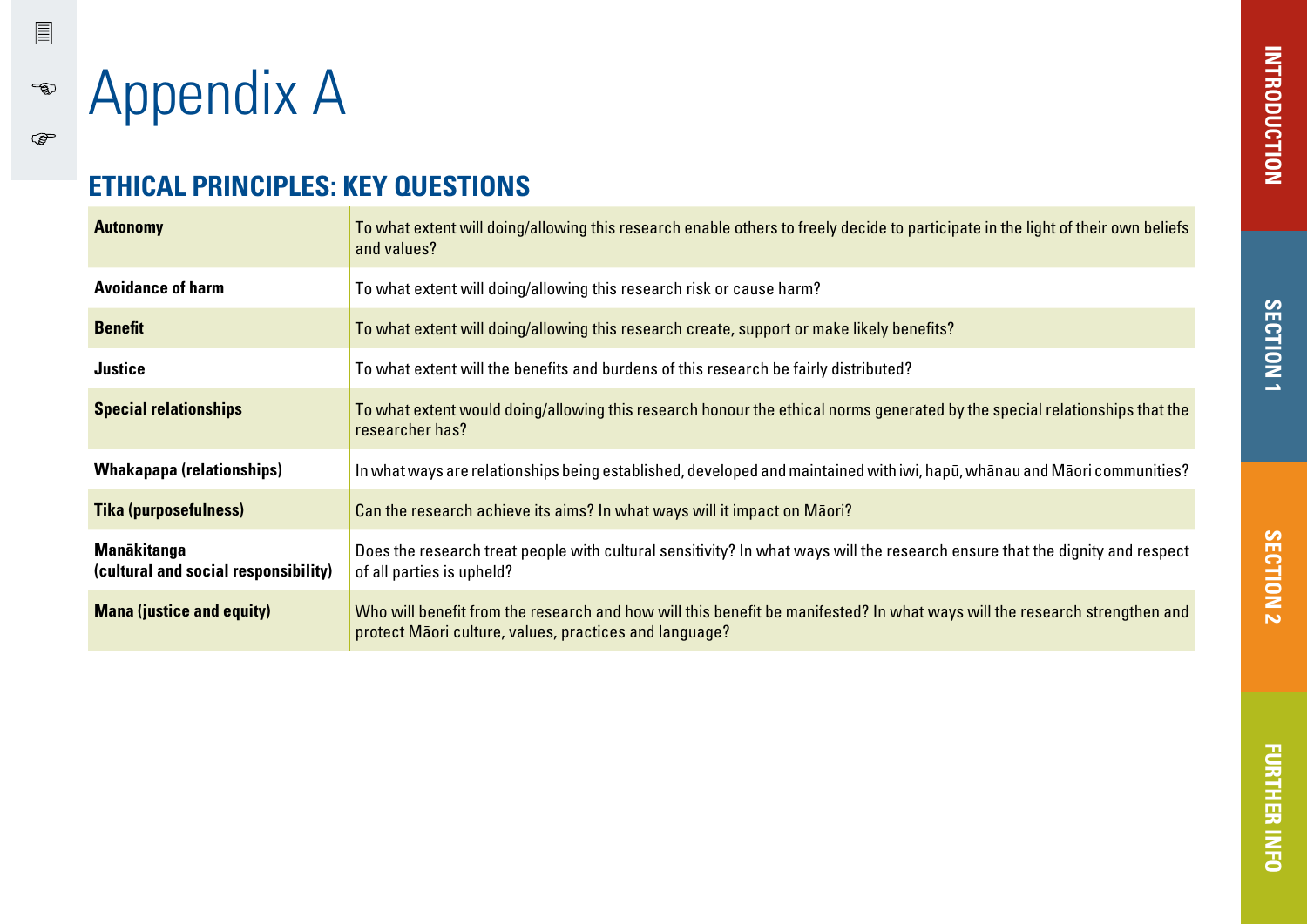# Appendix B

# **DATA**

<span id="page-19-0"></span>冒

 $\epsilon$ 

**PED** 

### Consent

Although the conditions for consent are well established in research practice, there are issues regarding consent that are specific to using data.

#### Questions for Consideration

- Is an ongoing process of informed consent (rather than a one-off consent) more appropriate for this research?
- Who is most appropriate to give approval for the research to be undertaken in an organisation or for the organisation to be named?
- Have all avenues for gaining informed consent from individuals to use potentially identifiable data been explored?
- Are participants aware that data collected for one research project may be reanalysed in future research projects?
- Is there a need for renegotiating consent if the data are used by someone other than the researcher who collected it?
- Has consent been provided to link these data to other data (including personal data)?
- Does the consent process make clear the uses to which the population data (ie the individual data) may be put?
- When information is generated in one context, in what instances should consent be obtained to use this material for research purposes in another context?

Ensuring that participants are enabled to make informed decisions about their research participation is fundamental to consent in research. In consenting to participate in research, the process must be voluntary, and based on provision of sufficient information and adequate understanding of the purpose, aims and risks of the research, as well as what is required from participants.

# Privacy and confidentiality

Privacy and confidentiality are both key to ethical research practices. Privacy can be defined as the control that individuals have over who can access and manage their personal information. There are a number of kinds of privacy including location privacy and information privacy, both of which are substantially affected by the widespread use of digital devices and the production of digital data.

By contrast, confidentiality is the principle that only authorized persons should have access to information. In research, confidentiality refers to the process of keeping information gathered in research secure, and ensuring that access will be restricted to authorised users (data governance).

Questions for Consideration

- Do the data in question constitute personal information in the sense of the Privacy Act? [Personal Information includes contact details and information about an identifiable individual that is maintained by the Registrar-General pursuant to the Births, Deaths, Marriages, and Relationships Registration Act 1995. See Massey Human Ethics webpage, 'Ethics Notes: Privacy']
- Is there any mechanism, regulatory framework, or administrative structure that is designed to protect the individual's privacy in relation to this project?
- Does the creation of data in this project challenge individual or community expectations about privacy?
- If explicit consent has not been obtained for this usage of data, does the public interest support its use without consent?
- To what extent are the data gathered in this context considered personal and private, or public and available for research purposes?

It is important to differentiate between the ethical value of confidentiality, which is a central aspect of the relationship between the researcher and research participants, and the legal definition of privacy.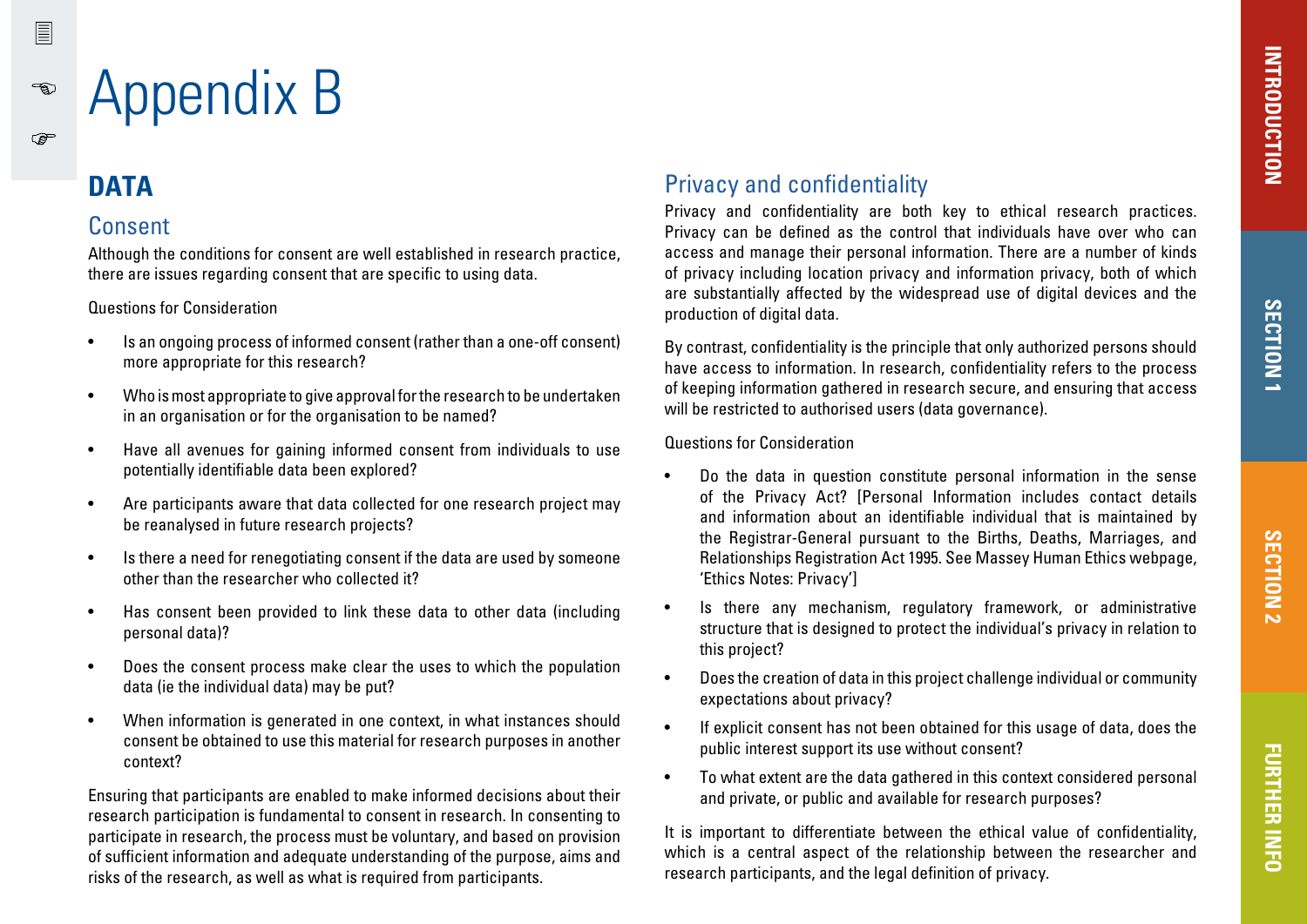# Authorship and ownership of digital data

Questions for Consideration

- What are the risks associated with the use of a data repository?
	- Who has authority to access, release and manage this data?
	- What processes have been used to anonymise this data?
	- What potential harms may result from stripping data of identifiable information?
	- Who is accountable for data quality, protection and access to data?
	- Who is responsible for providing documentation and metadata?
	- Who is responsible for long-term maintenance of this data?
	- Is data destruction (as a requirement of ethics applications) a relevant approach to digital data?
	- Has the relevant University policy pertaining to data ownership been accessed, read and considered?

The subject of authorship and ownership of digital data is one where there is little consensus about who has responsibility for the data and at what point the individual has given up their right to control their personal data. This becomes an issue, particularly in relation to data sharing and data management, in projects where data are being re-used or shared.

# Data governance and custodianship

Questions for Consideration

- Are there processes in place to track the use of the data?
- Who is responsible for archiving data and/or deleting data if that is appropriate?
- Are processes in place to enable adequate data archiving and deletion as needed?
- How is access to data managed?
- What are the principles of data system management?
- How well informed and trained are the data gatekeepers?
- Is there a means of knowing when data has moved from one storage place to another or been copied/replicated in many places?
- Is there a way of retrieving data that has previously been shared?
- Who assumes responsibility once data is in the cloud or is managed/ stored by third parties?
- Who has ultimate responsibility for the data (and succession, should that person leave Massey)?

The management, organisation, access to and preservation of digital data are all vital to research integrity and represent great challenges. There is increasing emphasis on data access and preservation worldwide as digital data storage becomes more available and has become increasingly commercialised.

Data governance can be distinguished from authorship in that it deals with data storage and access to data and its possible reuse after the research has taken place.

See Massey University Library's research support [webpage](http://www.massey.ac.nz/massey/research/library/library-services/research-services/research-services_home.cfm) on research data management.

# Disposal of data

Clear procedures must be established for the destruction of any identifiable data at the end of the storage period, including determining who will be responsible for the destruction. Nonidentifiable data does not have to be destroyed at the end of a set period, but the researchers should specify a clear plan for ongoing storage, and how data will eventually be deleted (if it is to be deleted).

Data provided by participants is not owned as such by the researcher but rather is in the safe-keeping of the researcher (or supervisor where the project is conducted by a student). Where sound and image recordings are involved, the option of the participant retaining the recordings or agreeing to storage in a research archive can be considered. In the case of the latter option a suitable release form should be negotiated with the interviewee, clarifying the conditions of access. Advice on the nature of the release form can be found in the Code of Ethics devised by the National Oral History Association of New Zealand.

The Massey University Code of Responsible Research Conduct recommends that data generated by researchers be recorded in an appropriately referenced and durable form having regard to the research or ethical protocols under which the data have been obtained, the time such data may be held and the extent to which the data will be accessible. See Part 2, section 2 of the Code of Responsible Research Conduct: <http://policyguide.massey.ac.nz/> All researchers must be aware of the need for care with respect to computerstored data when the ownership of a device changes.

<span id="page-20-0"></span> $\sqrt{2}$ 

ക്ക

൲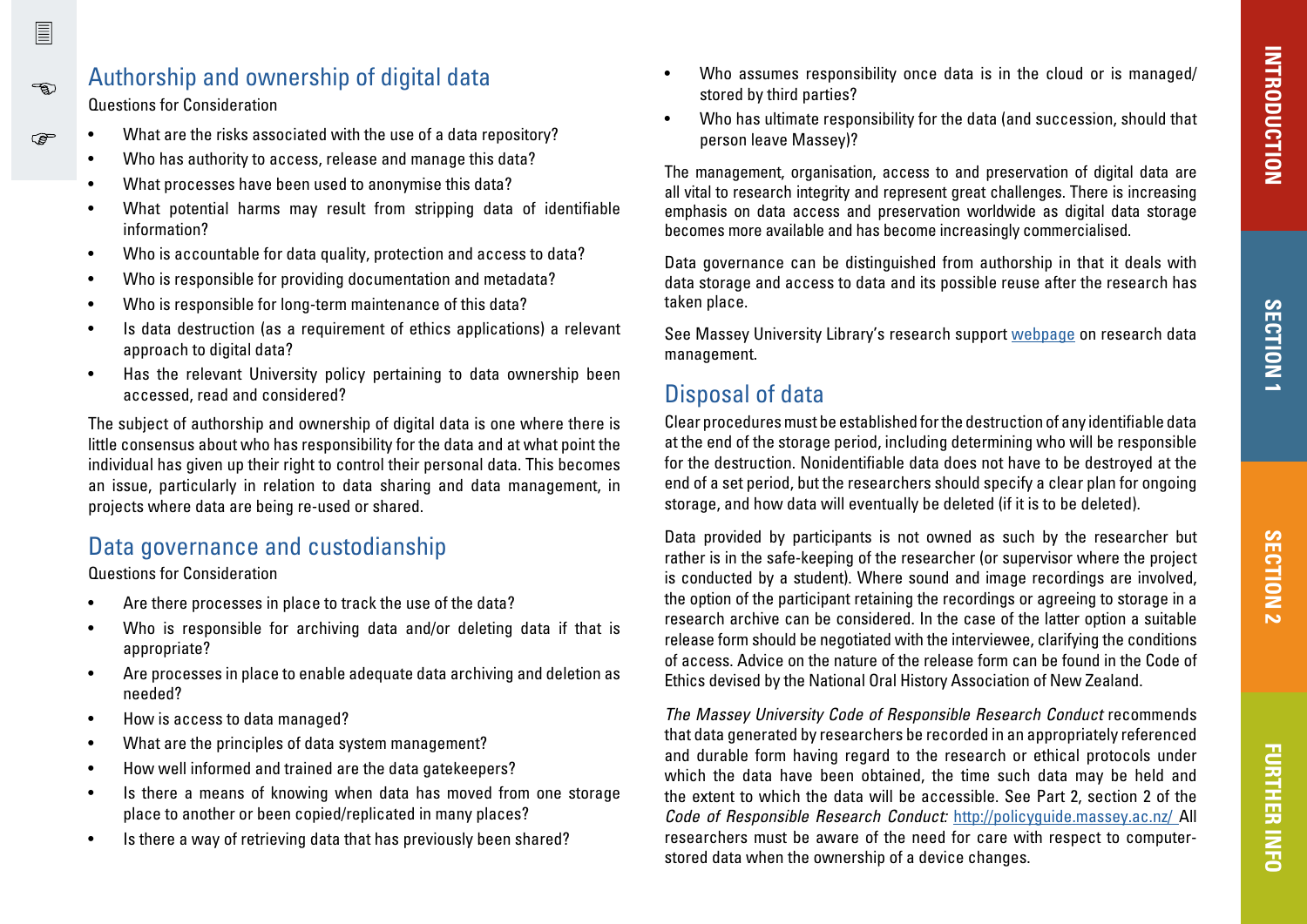# භ

<span id="page-21-0"></span>冒

#### Data sharing: assessing the social benefits of research Questions for Consideration

- Does the approval/permission regime for the original data include or ൲ preclude the new use of the data?
	- Do researchers accessing data gathered in another context have a responsibility to understand the conditions of its original collection?
	- Do researchers have a responsibility to assess whether the secondary use of the data is aligned with the original intent for which it was collected?
	- Do researchers using data gathered by another research project have a responsibility to ensure that access to, and use of, the data does not pose a risk to individuals from whom it was originally collected?
	- Is there a risk that, in accessing the data collected by others, research participants will be adversely affected? How can this risk be evaluated?
	- Do the benefits outweigh the potential risks and/or unintended consequences of repurposing data?
	- What are the researchers' ethical and legal responsibilities in the use of re-purposed data?
	- Is it possible to withdraw data from a project which may be secondary to the original research? (Is it ever possible to withdraw digital data?).

Data re-use and data matching are techniques that have been enabled by the widespread creation and use of digital data and by increased computing capacities. The use of data from one research project by another research project is one form of repurposing of digital data.

Ethical challenges can arise when digital data produced by one project are used in another project or combined with data from another source, where such reuse must be approved or justified under the same framework as the original use of the data.

# Open data

Research data should be made available to peers who wish to repeat or elaborate on the study, subject to requirements for privacy, confidentiality and intellectual property; in many cases however, it may be appropriate to keep identifiable information confidential, but share de-identified data openly.

Research data may be made available either by providing it on request or by posting it in an openly accessible online repository. Data thus shared should usually be anonymous or de-identified, unless the participants have consented to the sharing of identifiable information.

### **Metadata**

Metadata means "data about data". It is information about an object or resource that describes characteristics such as content, quality, format, location and contact information. It can be used to describe physical items as well as digital items (documents, audio-visual files, images, datasets, etc). Metadata can take many different forms, from free text (such as read-me files) to standardised, structured, machine-readable content. Key ethical issues are comparable to "big data".

### Big data

The term 'big data' is frequently used. There is no agreed definition, but in public discourse it tends to refer to the increasing ubiquity of data, the vastness of datasets, the growth of digital data and other new or alternative data sources. Key ethical issues in relation to "big data" are privacy, confidentiality, transparency and identity.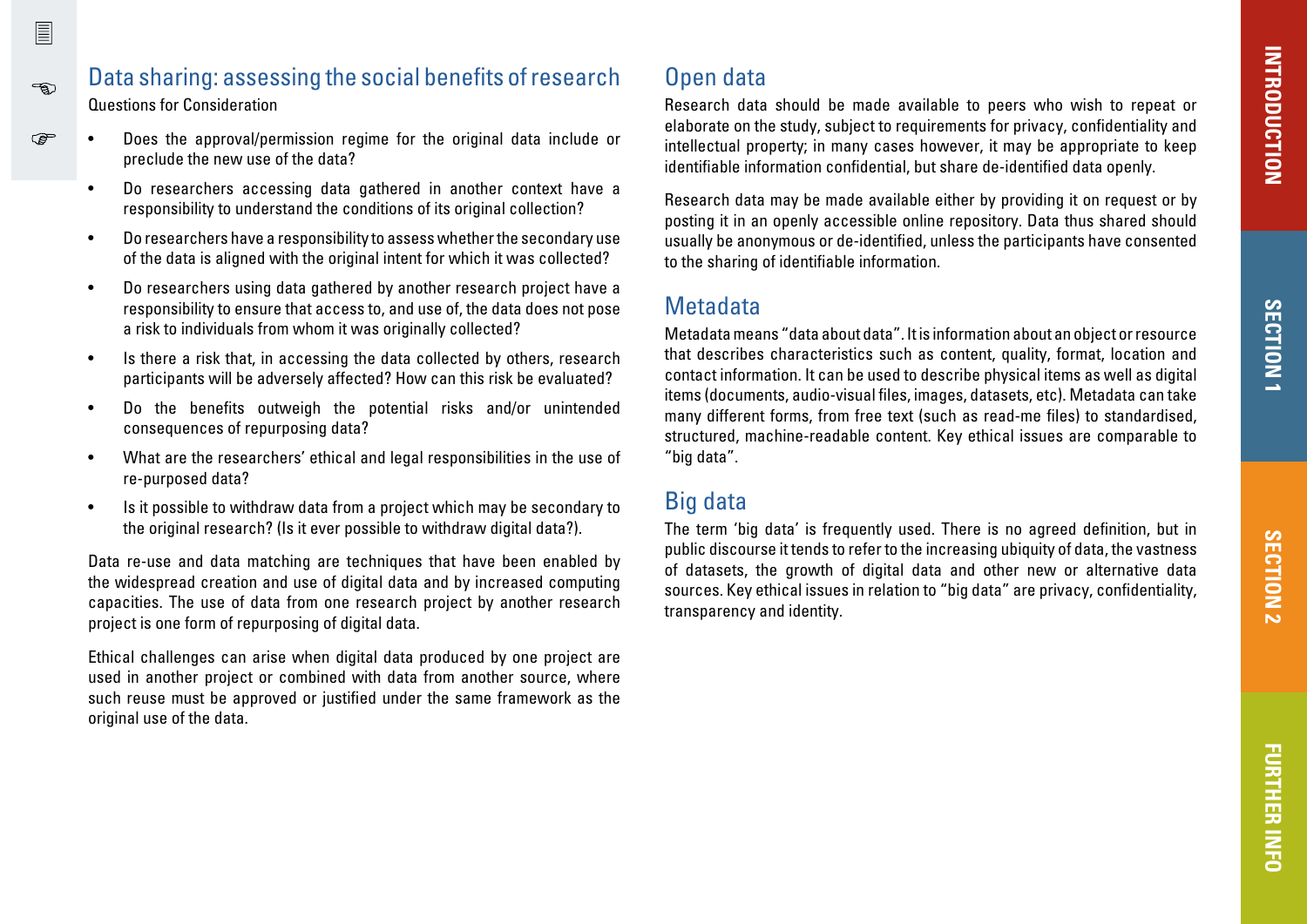# RESOURCES

圁

 $\begin{picture}(20,20) \put(0,0){\vector(1,0){10}} \put(15,0){\vector(1,0){10}} \put(15,0){\vector(1,0){10}} \put(15,0){\vector(1,0){10}} \put(15,0){\vector(1,0){10}} \put(15,0){\vector(1,0){10}} \put(15,0){\vector(1,0){10}} \put(15,0){\vector(1,0){10}} \put(15,0){\vector(1,0){10}} \put(15,0){\vector(1,0){10}} \put(15,0){\vector(1,0){10}} \put(15,0){\vector(1$ 

 $\mathbb{Q}$ 

Meezan, W. & Martin, J. (2009). Handbook of research with lesbian, gay, bisexual and transgender populations. New York: Routledge.